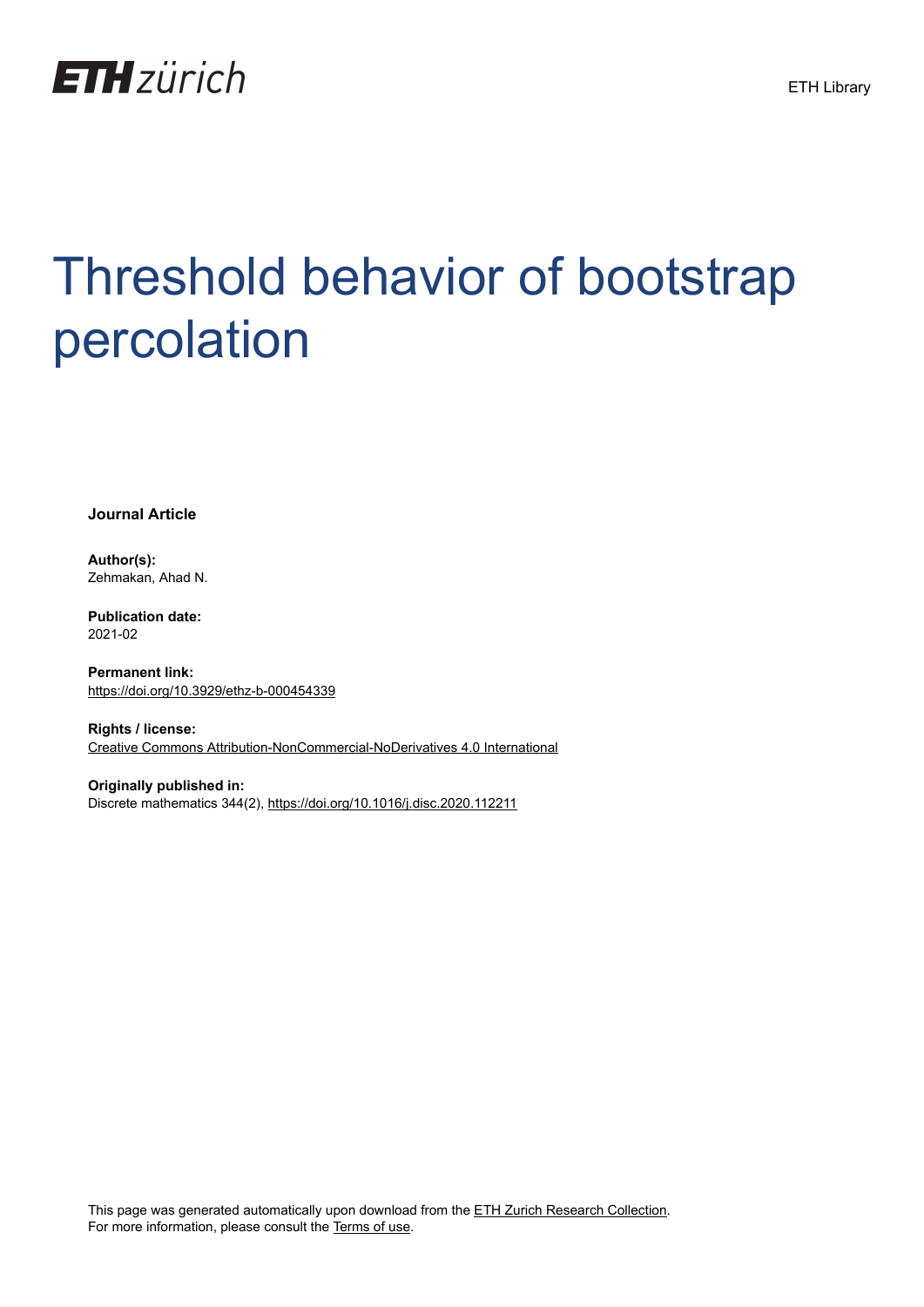Contents lists available at [ScienceDirect](http://www.elsevier.com/locate/disc)

# Discrete Mathematics

journal homepage: [www.elsevier.com/locate/disc](http://www.elsevier.com/locate/disc)

# Threshold behavior of bootstrap percolation<sup> $\dot{\mathbf{x}}$ </sup>

# Ahad N. Zehmakan

*Department of Computer Science, ETH Zurich, Switzerland*

#### a r t i c l e i n f o

*Article history:* Received 14 May 2020 Accepted 26 October 2020 Available online 18 November 2020

*Keywords:* Bootstrap percolation Cellular automata Phase transition *d*-dimensional torus *r*-threshold model Biased majority

# A B S T R A C T

Consider a graph *G* and an initial random configuration, where each node is black with probability *p* and white otherwise, independently. In discrete-time rounds, each node becomes black if it has at least *r* black neighbors and white otherwise. We prove that this basic process exhibits a threshold behavior with two phase transitions when the underlying graph is a *d*-dimensional torus and identify the threshold values.

© 2021 The Author. Published by Elsevier B.V. This is an open access article under the CC BY-NC-ND license [\(http://creativecommons.org/licenses/by-nc-nd/4.0/\)](http://creativecommons.org/licenses/by-nc-nd/4.0/).

# **1. Introduction**

Consider a graph  $G = (V, E)$  and an initial *random configuration*, where each node is independently black with probability *p* and white otherwise. In *r*-*bootstrap percolation* (or shortly *r*-BP) for some positive integer *r*, in each discretetime round white nodes with at least *r* black neighbors become black and black nodes stay unchanged. This basic process is meant to model different progressive dynamics like rumor spreading in a society, fire propagation in a forest, and infection spreading among cells, where a black/white node corresponds to an individual who is informed/uninformed of a rumor, a tree which is or not on fire, or an infected/uninfected cell.

In the above examples if a node becomes black, it remains black forever. For instance, an individual who is informed of a rumor remains informed. However, there exist many real-world examples where nodes might keep switching between black and white. For example, two service providers might be competing to get people adopting their services, and thus users may switch among two services back and forth. Another example is opinion forming regarding an election in a community, where an individual might adopt the positive opinion if a certain number/fraction of its connections are positive, and become negative otherwise. To study this kind of non-progressive processes the following model has been introduced. For a graph *G* and an initial random configuration, in *two-way r-bootstrap percolation* in each round a node becomes black if it has at least *r* black neighbors and white otherwise.

The behavior of these two basic models have been extensively studied by researchers from a wide spectrum of fields, like statistical physics [\[2,](#page-13-0)[36](#page-14-0)[,39\]](#page-14-1), distributed computing [\[16,](#page-13-1)[18](#page-13-2)[,37,](#page-14-2)[40](#page-14-3)], mathematics [\[3,](#page-13-3)[22](#page-13-4)[,31](#page-14-4)], and even sociology [\[24](#page-14-5)] due to their various applications, such as distributed fault-local mending [\[37\]](#page-14-2), modeling biological interactions [\[33](#page-14-6)], viral marketing [[32](#page-14-7)], and modeling disordered magnetic systems [\[6](#page-13-5)].

The first natural question arises: How long does it take for the above processes to stabilize? Both of these processes are induced by deterministic updating rules and for a graph  $G = (V, E)$  there are  $2^{|V|}$  possible colorings (configurations).

*E-mail address:* [abdolahad.noori@inf.ethz.ch.](mailto:abdolahad.noori@inf.ethz.ch)

<https://doi.org/10.1016/j.disc.2020.112211>





<span id="page-1-0"></span> $\hat{\mathbb{X}}$  A preliminary version of this paper appeared in the 30th International Symposium on Algorithms and Computation, ISAAC 2019. (The Best Student Paper Award).

<sup>0012-365</sup>X/© 2021 The Author. Published by Elsevier B.V. This is an open access article under the CC BY-NC-ND license [\(http://creativecommons.](http://creativecommons.org/licenses/by-nc-nd/4.0/) [org/licenses/by-nc-nd/4.0/](http://creativecommons.org/licenses/by-nc-nd/4.0/)).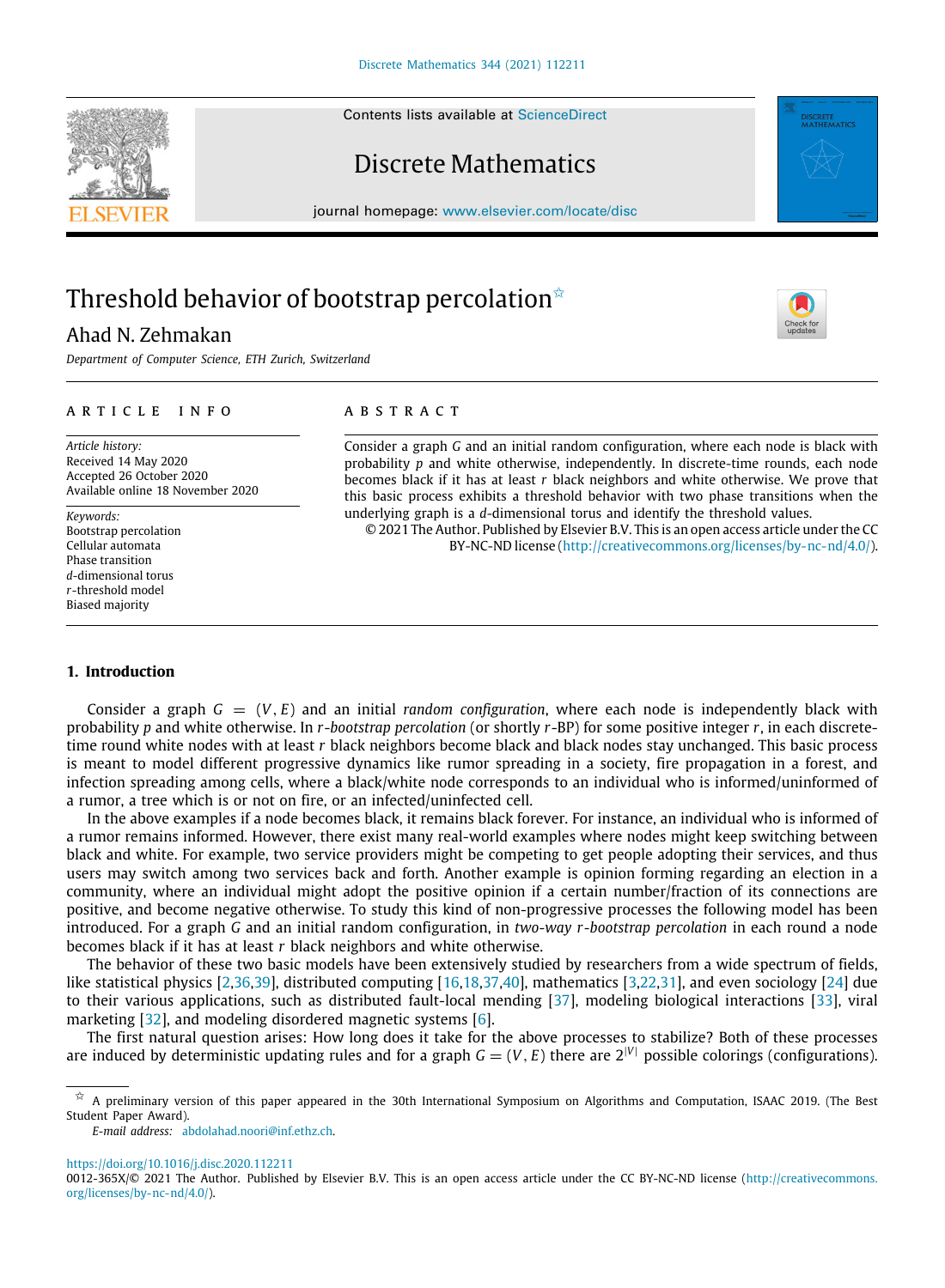Therefore, by starting from whatever initial configuration the process must reach a cycle of configurations eventually. The length of this cycle and the number of rounds the process needs to reach the cycle are respectively called the *period* and the *consensus time* of the process. In *r*-BP, the periodicity is always one and the consensus time is bounded by |*V*|−1, which is tight (for instance consider a path *P<sup>n</sup>* and 1-BP, where initially all nodes are white except one of the leaves). In two-way *r*-BP, 2|*V*<sup>|</sup> is a trivial upper bound on both period and consensus time. However, interestingly Goles and Olivos [\[23\]](#page-13-6) proved that the period is always one or two and Fogelman, Goles, and Weisbuch [[17](#page-13-7)] showed that the consensus time is bounded by  $\mathcal{O}(|E|)$ , which is tight (consider a cycle  $C_n$  which is fully white except two adjacent black nodes for  $r = 1$ ).

Arguably, the most well-studied question concerning the behavior of these models is: What is the minimum *p* for which the process becomes fully black with probability approaching one? This question has been investigated on different classes of graphs like hypercube [[5\]](#page-13-8), the binomial random graph [[12](#page-13-9)[,15,](#page-13-10)[29](#page-14-8)[,41\]](#page-14-9), random regular graphs [[9,](#page-13-11)[21](#page-13-12),[25,](#page-14-10)[35](#page-14-11)], infinite trees [\[31\]](#page-14-4), and many others. A substantial amount of attention has been devoted to address this question on the *d*dimensional torus, due to the study of certain interacting particle systems like fluid flow in rocks [[1\]](#page-13-13), dynamics of glasses [[19\]](#page-13-14), and biological interactions [[33](#page-14-6)]. The *d*—dimensional torus  $\mathbb{T}_L^d$  is the graph with node set  $[L]^d := \{1, \ldots, L\}^d$ , where two nodes are adjacent if and only if they differ by 1 or *L* − 1 in exactly one coordinate. Notice we always assume that *d* is a constant while let *L* tend to infinity.

<span id="page-2-0"></span>The aforementioned question regarding  $r$ -BP on the *d*-dimensional torus  $\mathbb{T}_L^d$  first was considered by Aizenman and Lebowitz [\[2\]](#page-13-0), who proved that for  $r=d=2$  the process exhibits a *weak threshold behavior* at  $\mathscr{P}_1:=(\log_{(r-1)}L)^{-(d-r+1)}$ where log<sub>(r)</sub>  $L:=\log\log_{(r-1)} L$  for  $r\geq 1$  and  $\log_0 L=L$ . That is, the process becomes fully black for  $p\gg \mathscr{P}_1$  and it does not for  $p \ll \mathcal{P}_1$  $p \ll \mathcal{P}_1$  asymptotically almost surely,<sup>1</sup> where we shortly write  $f \ll g$  instead of  $f = o(g)$  for two functions  $f(L)$ ,  $g(L)$ . Cerf and Cirillo [\[10](#page-13-15)] made one step further by proving that the process exhibits a similar weak threshold behavior at  $\mathcal{P}_1$  for  $d = r = 3$ . Finally, Cerf and Manzo [[11](#page-13-16)] extended this result to all values of  $1 \le r \le d$ , building on the work by Schonmann [[39](#page-14-1)]. Later on, it was proven, by Holroyd [\[27\]](#page-14-12), that for *d* = *r* = 2 the process actually exhibits a *sharp threshold behavior*; that is, the process a.a.s. becomes fully black if  $p \geq (1 + \epsilon)\lambda \mathcal{P}_1$  and does not if  $p \leq (1 - \epsilon)\lambda \mathcal{P}_1$  for any constant  $\epsilon > 0$ , where  $\lambda(d, r) > 0$  is a constant. This sharp threshold behavior was proven for the case of  $d = r = 3$  by Balogh, Bollobas, and Morris [\[7](#page-13-17)] and finally for all values of  $1 \le r \le d$  by Balogh, Bollobas, Duminil-Copin, and Morris [\[6](#page-13-5)]. Along the way, as an intermediate step the behavior of a similar process was also studied. In *modified r-bootstrap percolation* on  $\mathbb{T}_L^d$ , by starting from a random initial configuration in every round each white node becomes black if it has black neighbor(s) in at least *r* distinct dimensions and black nodes remain unchanged. See [\[27,](#page-14-12)[28](#page-14-13)] by Holroyd regarding the sharp threshold behavior of modified  $r$ -BP for  $r = d$ .

For two-way *r*-BP on  $\mathbb{T}_l^d$  Schonmann [\[38\]](#page-14-14), by applying the results from [[2\]](#page-13-0), proved that for  $d = r = 2$  the process becomes fully black if  $p \gg 1/\sqrt{\log L}$  and it does not if  $p \ll 1/\sqrt{\log L}$  a.a.s., i.e., it exhibits a weak threshold behavior. What about the higher dimensions? Despite several attempts over the last three decades, this question has remained open. Intuitively speaking, the inherent difficulty of analyzing two-way *r*-BP comes from the fact that unlike *r*-BP, in two-way *r*-BP a node may switch between two colors back and forth.

By providing several new techniques, using some ideas inspired from [\[20](#page-13-18)[,38\]](#page-14-14) (where the special case of  $r = d = 2$  is handled), and applying some prior results regarding (modified) *r*-BP [[6](#page-13-5)[,11](#page-13-16),[28\]](#page-14-13), we extend the above threshold behavior in two-way *r*-BP to all dimensions.

One might relax the above question and ask what is the minimum *p* for which black color survives (but does not make the whole graph black necessarily). In *r*-BP on  $\mathbb{T}_L^d$  as will be discussed, it is very straightforward to show that black color survives forever if  $p \gg \mathcal{P}_2$  and it does not if  $p \ll \mathcal{P}_2$  a.a.s. for  $\mathcal{P}_2 := L^{-d}$ . The answer to this question for two-way *r*-BP is somewhat more involved. We prove a similar threshold behavior in the two-way setting, which leads into some interesting insights regarding the behavior of the process.

All in all, we prove two-way  $r$ -BP on the *d*-dimensional torus  $\mathbb{T}_L^d$  exhibits two phase transitions (see [Fig.](#page-3-0) [1](#page-3-0)). More precisely, asymptotically almost surely

- the process becomes fully white if  $p \ll \mathcal{P}_2^{1/2^{r-1}}$  $\frac{1}{2}$  : Phase 1
- both colors survive if  $\mathcal{P}_2^{1/2^{r-1}} \ll p \ll \mathcal{P}_1^{1/2^{r-1}}$  $\frac{1}{1}$  : Phase 2
- the process becomes fully black if  $\mathcal{P}_1^{1/2^{r-1}} \ll p$ : Phase 3.

After setting up some basic definitions in Section [1.1,](#page-2-1) we provide some insights and the main ideas behind our proof techniques in Section [1.2.](#page-4-0) Finally in Section [2](#page-5-0), our main results regarding two phase transitions of two-way *r*-BP on the *d*-dimensional torus are provided.

# *1.1. Definitions and preliminaries*

<span id="page-2-1"></span>Let for a graph  $G = (V, E)$  and a node  $v \in V$ , the *neighborhood* of v be  $N(v) := \{u \in V : \{v, u\} \in E\}$ . For a set  $S \subseteq V$  we have  $N_S(v) := N(v) \cap S$  and  $N(S) := \bigcup_{v \in S} N(v)$ . Furthermore, for two nodes  $v, u \in V$  we define the *distance d*(v, *u*) to be the length of a shortest path between  $v$  and  $u$ , in terms of the number of edges. Let  $G^2$  be the second power of graph  $G$ ,

For a graph  $G = (V, E)$  we say an event happens asymptotically almost surely (a.a.s.) if it happens with probability  $1 - o(1)$  as |*V*| tends to infinity.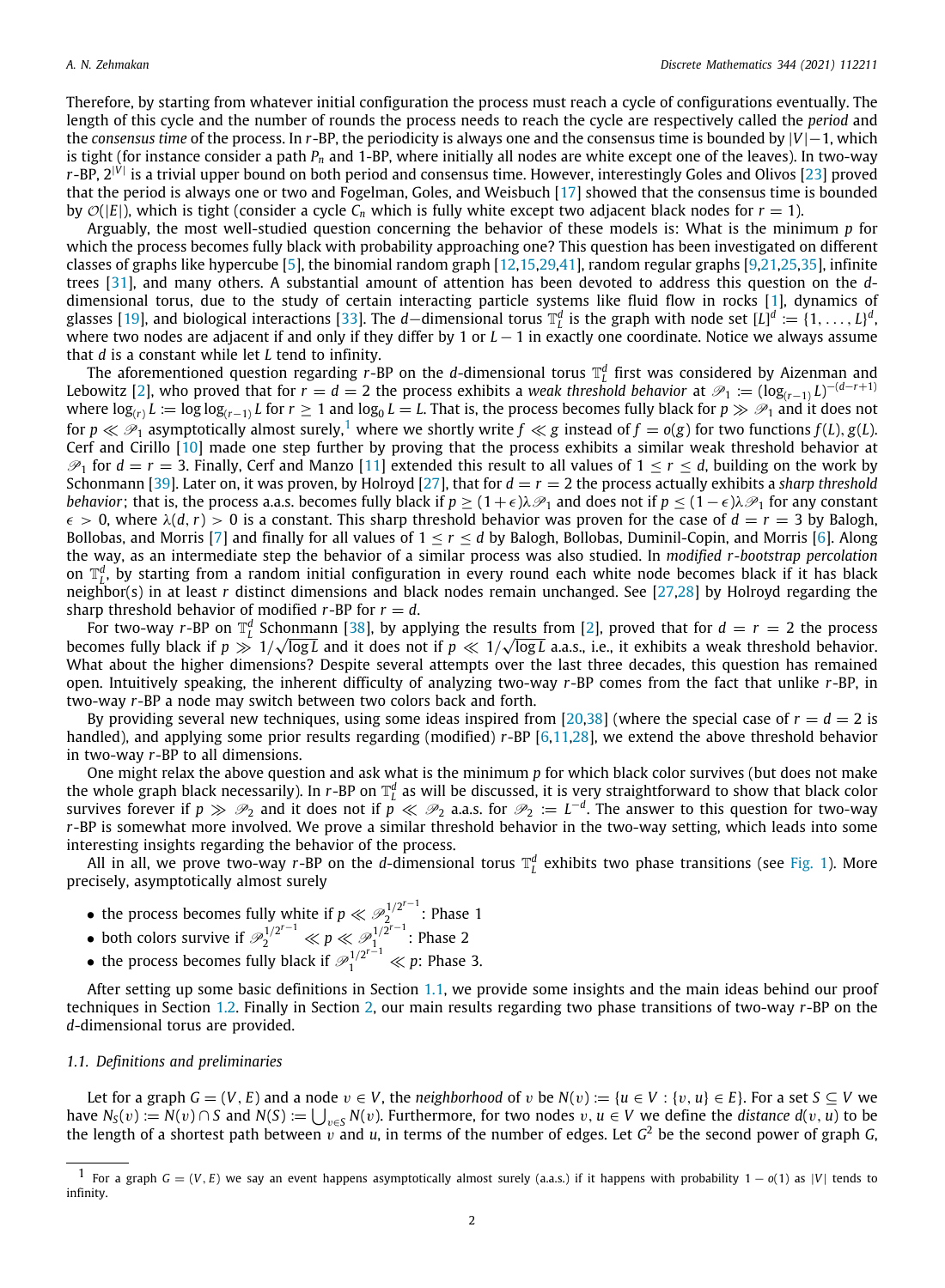

**Fig. 1.** Two phase transitions in two-way *r*-BP on  $\mathbb{T}^d$ .

<span id="page-3-0"></span>where two nodes are adjacent if their distance in *G* is at most 2. Then, we say there is a *semi-connected* path between v and *u* in *G* if there is a path between them in *G* 2 .

Formally, a *configuration* is a function  $C: V \to \{b, w\}$ , where *b*, w stand for black and white. For a configuration C, node  $v \in V$ , and color  $c \in \{b, w\}$ , we define  $N_c^C(v) := \{u \in N(v) : C(u) = c\}$  which is the set of neighbors of v which have color *c* in configuration C. Finally, for a color  $c \in \{b, w\}$  and a set  $S \subset V$ , we write  $C|_{S} = c$  if  $\forall v \in S$ ,  $C(v) = c$ .

Let us define (two-way) *r*-BP formally. Consider a graph  $G = (V, E)$  and an initial random configuration  $C_0$ . In two-way  $r$ -BP,  $C_t(v) = b$  if  $|N_b^{C_{t-1}}(v)| \ge r$  and  $C_t(v) = w$  otherwise for  $t \ge 1$ , where  $C_t$  is the *t*th configuration. In  $r$ -BP,  $C_t(v) = b$ if  $|N_b^{\mathcal{C}_{t-1}}(v)|$  ≥ *r* or  $\mathcal{C}_{t-1}$  = *b* and  $\mathcal{C}_t(v)$  = *w* otherwise.

For a graph G and two configurations  $c$  and  $c'$  we write  $c\leq c'$  if all black nodes in  $c$  are also black in  $c'$ . A model  $M_1$ is *stronger* than model  $M_2$  if for any graph G and any configuration C, we have  $M_2(\mathcal{C}) \leq M_1(\mathcal{C})$  where  $M_1(\mathcal{C})$  and  $M_2(\mathcal{C})$ denote the configuration obtained from C after one round of *M*<sup>1</sup> and *M*2. For instance, *r*-BP is stronger than two-way *r*-BP. Furthermore, *M* is a *monotone* model if for any graph *G* and any two configurations  $c_1 \le c_2$ , we have  $c'_1 \le c'_2$  where  $c'_1$ and  $c'_2$  are the configurations obtained respectively from  $c_1$  and  $c_2$  after one round of M. All models introduced in this paper are monotone.

For any model *M* and a graph  $G = (V, E)$ , a set  $S \subseteq V$  is called a *c*-robust set for  $c \in \{b, w\}$  whenever the following holds: if all nodes in *S* share color *c* in some configuration during the process, then they will all keep it in all upcoming configurations. Furthermore, a set  $S \subseteq V$  is *c*-eternal for  $c \in \{b, w\}$  means if all nodes in *S* have color *c* in some configuration, then color *c survives*, that is for any upcoming configuration there is a node which has color *c*. Clearly, a *c*-robust set is also a *c*-eternal set, but not necessarily the other way around. Furthermore, a *c*-*dynamo* for *c* ∈ {*b*, w} is a subset of nodes which *takes over* if they share color *c*, meaning the whole graph will have color *c* after some rounds. For example in any connected graph and two-way 1-BP, any two adjacent nodes are a *b*-dynamo. Notice one node might not suffice, for instance in an even cycle.

For some graph *G* and an integer  $r \geq 1$ , we say a node set *S* is  $(r, c)$ -robust (analogously,  $(r, c)$ -eternal,  $(r, c)$ -dynamo) if it is *c*-robust (resp. *c*-eternal, *c*-dynamo) in two-way *r*-BP on *G*. Observe that in an (*r*, *b*)-robust set (analogously  $(r, w)$ -robust set) for each node  $v \in S$ ,  $|N_S(v)| \ge r$  (resp.  $|N_{V \setminus S}(v)| < r$ ).

The *d*-dimensional torus  $\mathbb{T}_L^d$  is the graph with the node set  $V = \{(i_1, \ldots, i_d) : 1 \leq i_1, \ldots, i_d \leq L\}$  and the edge set  $E = \{(i, i') : |i_j - i'_j| = 1, L - 1 \text{ for some } j \text{ and } i_k = i'_k \ \forall k \neq j\}.$  Notice each node in  $\mathbb{T}_L^d$  has 2d neighbors, two neighbors in each dimension. For a node  $v = (i_1, \ldots, i_d)$  and  $1 \leq j \leq d$ , we call  $(i_1, \ldots, i_j + 1, \ldots, i_d)$  and  $(i_1, \ldots, i_j - 1, \ldots, i_d)$  the neighbors of v in the *j*th dimension. (For the above definition to make sense when *i<sup>j</sup>* is equal to 1 or *L*, we need to apply the modulo *L* operation. However to lighten the notation, we skip that whenever it is clear from the context.)

The *hyper-rectangle* of size  $l_1 \times \cdots \times l_d$  starting from node  $(i_1,\ldots,i_d)$  is the node set  $\{(i'_1,\ldots,i'_d): i_j \leq i'_j \leq i_j+l_j \; \forall 1 \leq j'_j \leq j'_j \leq j'_j \}$ *j* ≤ *d*}. An *r*-dimensional *hyper-square HS* starting at node *i* is a hyper-rectangle starting at *i* with exactly *r* of *lj*s being equal to 1 and the rest 0, where we define  $J_{HS} := \{j : l_j \neq 0\}$ . We denote the *odd-part* (analogously *even-part*) of *HS* by *HS*(1) (resp. *HS*(2)), which are the nodes that differ in odd (resp. even) number of coordinates with *i*. As a warm-up let us prove the following simple, however crucial, lemma.

# <span id="page-3-1"></span>**Lemma 1.1.** For an r-dimensional hyper-square HS in  $\mathbb{T}_L^d = (V, E)$ , HS<sup>(1)</sup> and HS<sup>(2)</sup> are (r, b)-eternal sets.

**Proof.** It suffices to show each node in  $HS^{(1)}$  has exactly *r* neighbors in  $HS^{(2)}$  and vice versa because it implies that if  $c_t|_{HS^{(1)}}=b$ , we will have  $c_{t+2t'+1}|_{HS^{(2)}}=b$  and  $c_{t+2t'}|_{HS^{(1)}}=b$  for any  $t'\geq 0$  (a similar argument for  $c_t|_{HS^{(2)}}=b$ ). Let i' be a node in  $HS^{(1)}$  and assume *HS* starts at node *i*. There is an odd-size subset  $J \subseteq J_{HS}$  of coordinates in which *i'* is larger than *i* by one. Now, by decrementing any coordinate in *J* or incrementing any coordinate in  $J_{HS} \setminus J$ , we reach a node in *HS*<sup>(2)</sup> which is a neighbor of *i'*. Thus, *i'* has *r* neighbors in *HS*<sup>(2)</sup>. The proof of the other direction is analogous. See [Fig.](#page-4-1) [2](#page-4-1) for an example. □

Notice the even/odd-part of an *r*-dimensional hyper-square is of size 2*<sup>r</sup>*−<sup>1</sup> which implies that there exists an (*r*, *b*) eternal set of size 2*<sup>r</sup>*−<sup>1</sup> . Furthermore, we always assume 2 ≤ *r* ≤ *d*. The setting of *d*+1 ≤ *r* ≤ 2*d* is the same as 1 ≤ *r* ≤ *d* if we swap black and white. The case of  $r = 1$  is trivial since any two adjacent black nodes make the whole graph black.

In the *r*-dimensional torus  $\mathbb{T}_L^r$ , the set of *r*-dimensional hyper-squares whose starting node is in {(2*i*<sub>1</sub> − 1, . . . , 2*i*<sub>*r*</sub> − 1) :  $1 \leq i_1, \ldots, i_r \leq \lfloor L/2 \rfloor$  divide the node set (except the nodes with value *L* in one of their coordinates if *L* is odd) into *L*<sup>*I*</sup> *p* air-wise disjoint hyper-squares. Furthermore, if we divide the nodes in the *d*-dimensional torus  $\mathbb{T}^d$  into *L<sup>d−<i>r*</sup></sub> pair-wise disjoint subsets according to their last *d* − *r* coordinates, the induced subgraph by each of these subsets is an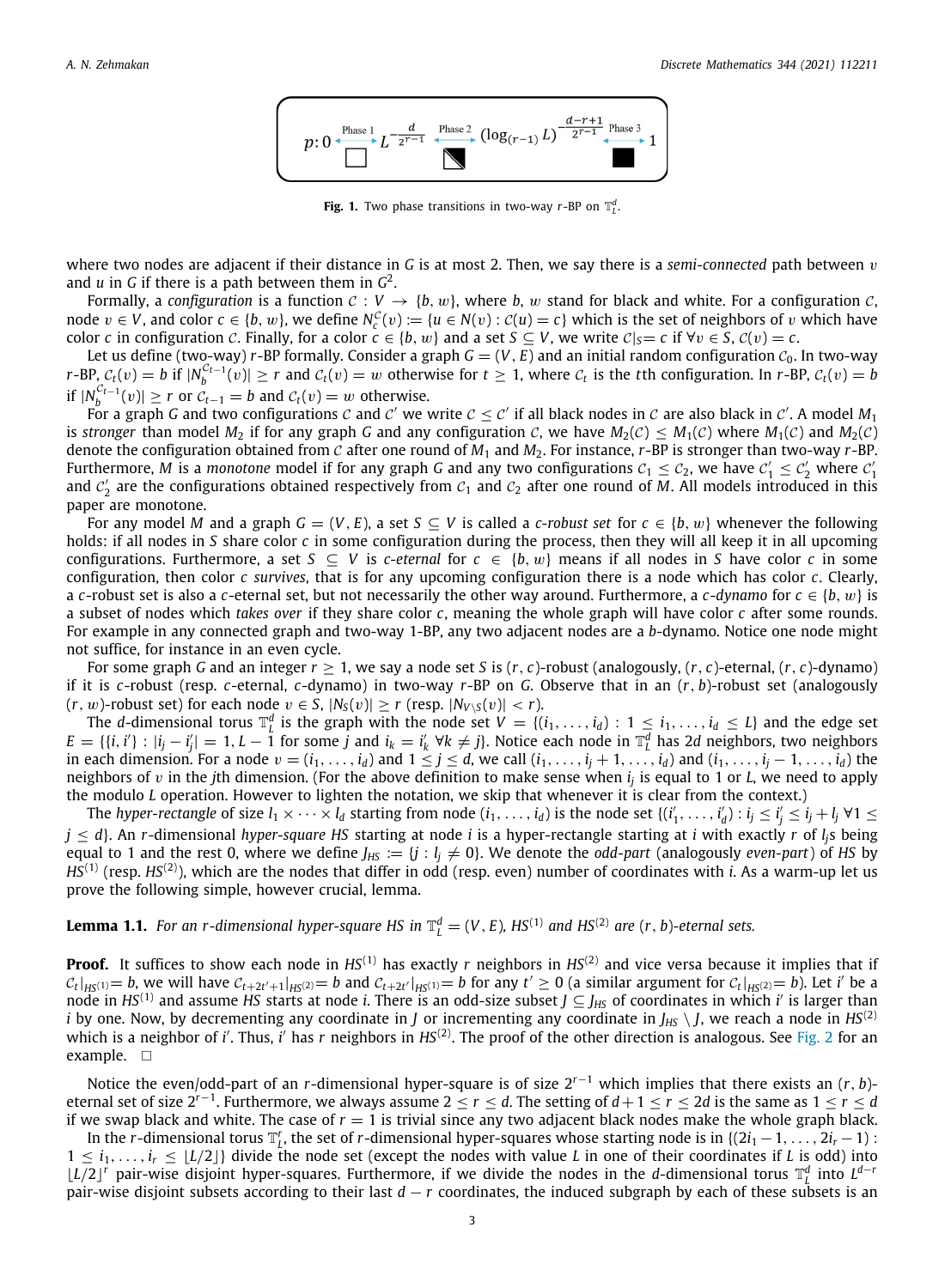

**Fig. 2.** (left) A (2, *b*)-eternal set (right) a (3, *b*)-eternal set.

<span id="page-4-1"></span>*r*-dimensional torus. Now, if we partition the node set of each of these *r*-dimensional tori into ⌊*L*/2⌋ *<sup>r</sup>* hyper-squares as above, we will have  $L^{d-r}\lfloor L/2\rfloor^r=\Theta(L^d)$  pair-wise disjoint *r*-dimensional hyper-squares. We call this procedure the *tiling* of  $\mathbb{T}_L^d$  into *r*-dimensional hyper-squares.

# *1.2. Proof techniques and some insights*

<span id="page-4-0"></span>**Phase transition.** Intuitively speaking, one might expect any monotone model to exhibit some sort of threshold behavior with two phase transitions on any graph. Assume that the initial probability *p* is very close to zero, then black nodes probably disappear in a few number of rounds. However, if we gradually increase the initial probability, at some point it would suffice to guarantee the survival of black color, however perhaps it is not high enough to result in a fully black configuration. Finally, if we keep increasing the initial probability, suddenly it should be sufficient to guarantee not only the survival of black color but also the disappearance of white color. Another way of seeing these two phase transitions is in terms of *b*-eternal set and *b*-dynamo. One might think of the first threshold as the threshold value for having a fully black *b*-eternal set and the second one as the threshold for having a fully black *b*-dynamo since black color survives if and only if there is a black *b*-eternal set initially and it will take over if and only if there is a black *b*-dynamo in the initial configuration. Notice the first and the second threshold values might match, which means the process goes actually through one phase transition; for instance, in 1-BP the existence of a black node is the necessary condition for survival of black color and at the same time sufficient condition to take over the whole graph; i.e., any *b*-eternal set is also a *b*-dynamo. Although this threshold behavior might seem conceptually simple, identifying the exact threshold values is usually a very non-trivial task. As we discussed even for the very special case of *r*-BP on  $\mathbb{T}_L^d$  the answer was known after a large series of papers over more than three decades.

As discussed, *r*-BP on the *d*-dimensional torus  $\mathbb{T}_l^d$  goes through two phase transitions, which matches our intuitive argument from above. More precisely, the torus becomes fully white if  $p \ll P_2$ , both color coexist if  $P_2 \ll p \ll P_1$ , and it will become fully white if  $\mathscr{P}_1\ll p$  a.s.s. where  $\mathscr{P}_1=(\log_{(r-1)}L)^{-(d-r+1)}$  and  $\mathscr{P}_2=L^{-d}.$  The first transition has not been considered before, but it is very easy to handle. For  $p \ll \mathcal{P}_2$ , by a simple union bound the probability that there exists a black node in the initial configuration is upper-bounded by  $L^d\cdot o(\mathscr{P}_2)=o(1)$ , which implies a.a.s. the initial configuration is fully white. For  $p\gg\mathscr{P}_2$ , the expected number of black nodes in the initial configuration is equal to  $L^d\cdot\omega(\mathscr{P}_2)=\omega(1)$ ; applying Chernoff bound [[14](#page-13-19)] yields that a.a.s. there exists a black node initially, which guarantees the survival of black color.

 $\overline{\mathsf{a}}$ :<br>We prove that two-way *r*-BP on  $\mathbb{T}_L^d$  exhibits a similar threshold behavior at threshold values  $\overline{\mathscr{P}}_1^{1/2^{r-1}}$  $\mathcal{P}_1^{1/2^{r-1}}$  and  $\mathcal{P}_2^{1/2^{r-1}}$  $2^{1/2}$  . As mentioned, Balogh, Bollobas, Duminil-Copin, and Morris [[6\]](#page-13-5) proved that *r*-BP actually exhibits a sharp threshold behavior in the second transition. Can we expect a sharp threshold in the first transition of *r*-BP or any of the two transitions of two-way *r*-BP? We believe that it might be the case in the second phase transition of two-way *r*-BP, but proving such a statement probably requires novel ideas beyond the known techniques in the literature. On the other hand, the claimed weak threshold behavior is the best possible for the first phase transition in both *r*-BP and two-way *r*-BP. (See [Appendix,](#page-9-0) [A.1,](#page-9-1) for a simple proof of this claim.)

**A more general statement.** Recall in [Lemma](#page-3-1) [1.1](#page-3-1) we proved that in two-way  $r$ -BP on  $\mathbb{T}_L^d$  there is an  $(r,b)$ -eternal set of size 2*<sup>r</sup>*−<sup>1</sup> . In [Lemma](#page-5-1) [2.2](#page-5-1) we will show that actually there is no smaller (*r*, *b*)-eternal set. Therefore, by switching from *r*-BP to two-way *r*-BP, the minimum size of a *b*-eternal set increases from 1 to 2*<sup>r</sup>*−<sup>1</sup> . Thus, the threshold values in both *r*-BP and two-way *r*-BP are equal to  $\mathscr{P}_1^{1/s}$  and  $\mathscr{P}_2^{1/s}$ , where *s* is the minimum size of a *b*-eternal set. We believe that there exists a large class of monotone models  $\mathscr M$  such that each model  $M\in\mathscr M$  on  $\mathbb T^d_L$  goes through two phase transitions at threshold values  $\mathscr{P}_1^{1/s}$  and  $\mathscr{P}_2^{1/s}$ , where s is the minimum size of a *b*-eternal set. We do not prove such a statement, but in Section [3](#page-8-0) we illustrate how our proof techniques can possibly be applied to provide such results. For now, let us discuss an interesting example which falls under the umbrella of the above argument. As an intermediate step from the analysis of *r*-BP to the analysis of two-way *r*-BP, Coker and Gunderson [[13](#page-13-20)] studied the following variant of bootstrap percolation on  $\mathbb{T}_l^2$ , which is called 2-BP with recovery. In this model, a white node becomes black if it has at least two black neighbors, and a black node remains unchanged, except if all its four neighbors are white. Coker and Gunderson [[13](#page-13-20)] proved that this process exhibits two phase transitions at  $\mathcal{P}_1^{1/2}$  and  $\mathcal{P}_2^{1/2}$ . Notice this is consistent with the above claim because in 2-BP with recovery the minimum size of a *b*-eternal set is 2. Clearly, one black node disappears in one round but two adjacent black nodes survive forever.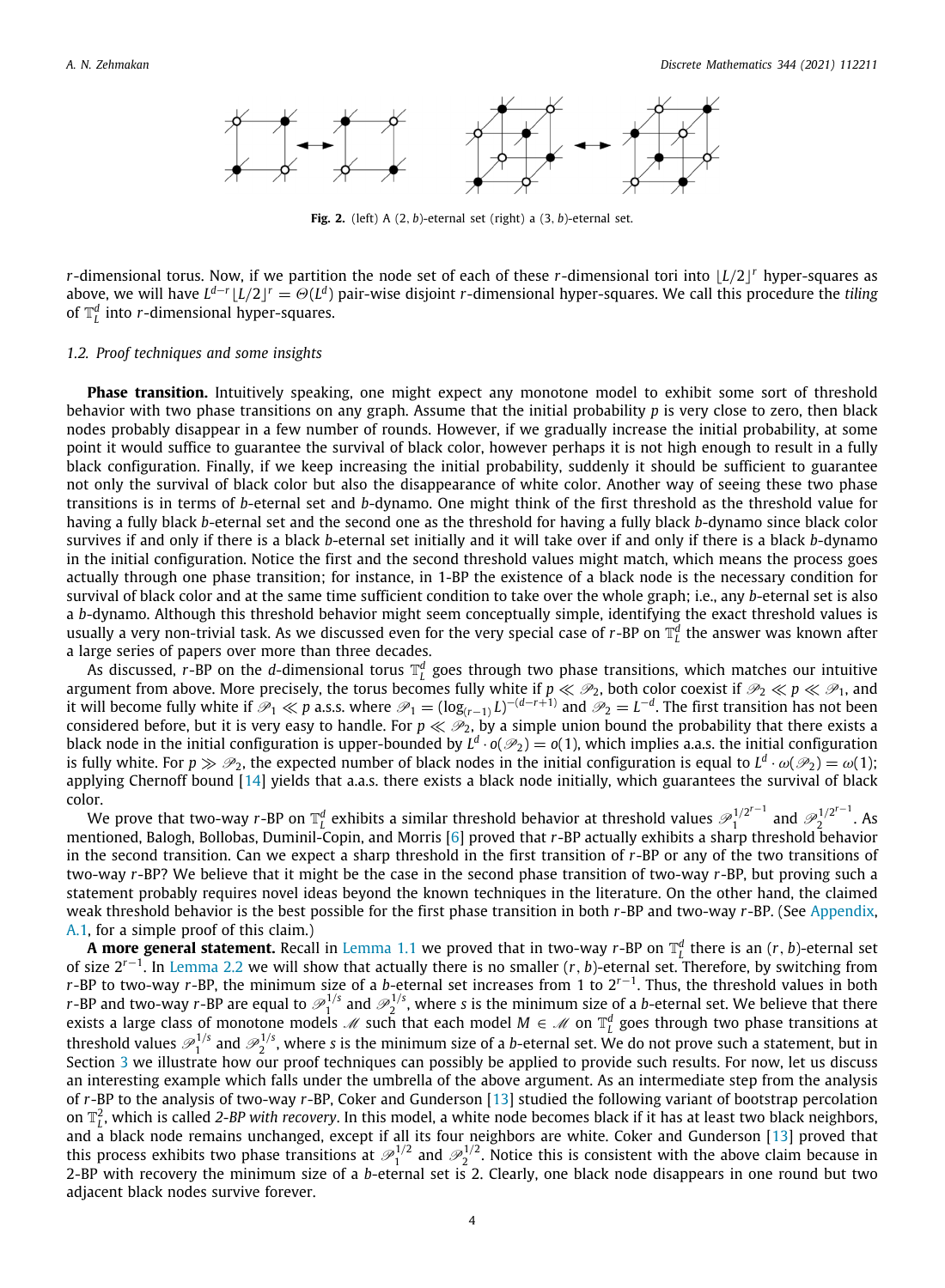**Proof techniques.** Now, we discuss the high-level ideas of the proof techniques applied. In phase one, we want to show that if  $p \ll \mathscr{P}_{2}^{1/2^{\tilde{r}-1}}$ 2 then black color disappears a.a.s. We exploit a technique which we call *clustering*; roughly speaking, we show *p* is so small that a.a.s. one can partition all black nodes in small clusters which are far from each other. This distance lets us treat each cluster independently since there is no interaction among them. Furthermore, the number of black nodes in each cluster is less than 2*<sup>r</sup>*−<sup>1</sup> , that is the minimum size of an (*r*, *b*)-eternal set, which then results in the disappearance of black color.

For the second phase, we must show both colors survive a.a.s. For black color, since there are Θ(*L d* ) pair-wise disjoint (*r*, *b*)-eternal sets of size 2*<sup>r</sup>*−<sup>1</sup> (namely the even-part of Θ(*L d* ) pair-wise disjoint *r*-dimensional hyper-squares), applying Chernoff bound implies that there is a black (*r*, *b*)-eternal set initially a.a.s. This guarantees the survival of black color. We also need to show for  $p \ll \mathcal{P}_1^{1/2^{r-1}}$  white color survives a.a.s. For that, we rely on the threshold behavior of r-BP.<br>More precisely, applying the fact that the minimum size of a b-eternal set is equal to 2<sup>r-1</sup> an arbitrary node is black after *T* rounds, for some constant  $T(d, r)$ , is  $o(\mathcal{P}_1)$ . Since the stronger model of *r*-BP results in the survival of white color a.a.s. in this case, so does two-way *r*-BP. (Some details are removed.)

In phase 3, our goal is to prove if  $\mathscr{P}_1^{1/2^{r-1}} \ll p$ , the process a.a.s. becomes fully black. We utilize a method, which we call *scaling.* The idea is to tile the torus  $\mathbb{T}_L^d$  into *r*-dimensional hyper-squares and treat each of the hyper-squares as a single node. We say two hyper-squares are neighbors if there is at least one edge between them; then, each hyper-square has 2*d* neighbors, two in each dimension. Furthermore, we say a hyper-square is *occupied* in configuration C*<sup>t</sup>* for even *t* (analogously odd *t*) if its even-part (resp. odd-part) is black. We prove if in some configuration, a hyper-square has occupied neighbors in *r* distinct dimensions, then it becomes occupied in constantly many rounds. Furthermore, each hyper-square is occupied initially with probability  $p^{2^{r-1}}$  ≫  $\mathscr{P}_1$ . Hence, the process scaled to the hyper-squares is at least as strong as modified *r*-BP, where initially each hyper-square is occupied with probability  $\omega(\mathscr{P}_1)$ . We know modified *r*-BP with initial probability  $\omega(\mathscr{P}_1)$  results in fully black configuration a.a.s. This implies that two-way  $r$ -BP on  $\mathbb{T}_L^d$  reaches a configuration where the even-part of each of the hyper-squares is black a.a.s. We can do the same argument by switching the terms of odd and even in the definition of occupation. Then, by a union bound, a.a.s. the process becomes fully black.

**Tie-breaking rule.** Let us finish this section, by mentioning an interesting observation. Another well-studied model in this literature is the *majority model*, where by starting from an initial random configuration in each round all nodes update their color to the most frequent color in their neighborhood, and in case of a tie, a node keeps its current color. Two-way *r*-BP on  $\mathbb{T}_f^d$  for  $r=d$  is sometimes called the *biased majority model* because each node selects the most frequent *L* and the sected in the set of a tie, it chooses black (notice each node has degree 2*d*). Therefore, the majority color in its neighborhood and in case of a tie, it chooses black (notice each node has degree 2*d*). Ther model on  $\mathbb{T}_l^d$  is the same as the biased variant except in tie-breaking rule. We claim in the majority model if  $p\leq 1-\delta$  for *L* any arbitrary constant  $\delta > 0$ , then the process does not become fully black a.a.s. For a simple proof see [Appendix,](#page-9-0) [A.2.](#page-10-0) On the other hand as we discussed, in the biased model  $p \gg \mathcal{P}_1^{1/2^{d-1}}$  $\int_1^{1/2^{\alpha-1}}$ , consequently  $p \geq \delta$  for an arbitrarily small constant  $\delta > 0$ , results in fully black configuration a.a.s. Putting these two propositions in parallel, we observe that in the majority model *p* should be very close to 1 to have a high chance of final complete occupancy by black, but by just changing the tie-breaking rule in favor of black, the process ends up in fully black configuration a.a.s. even for initial probability very close to 0. This comparison illustrates how small alternations in local behavior can result in considerable changes in the global behavior.

# **2. Two phase transitions**

# <span id="page-5-0"></span>*2.1. Phase 1*

The idea of the proof is to show that if  $p \ll \mathscr{P}^{1/2^{r-1}}_2$ The idea of the proof is to show that if  $p \ll \mathcal{P}_2^{1/2}$ , then a.a.s. black nodes in  $\mathcal{C}_0$  are contained in a group of hyper-rectangles which are sufficiently far from each other and each hyper-rectangle includes l the hyper-rectangles are far from each other, the nodes out of the hyper-rectangles, which are all white initially, stay white forever (i.e., create a white (*r*, w)-robust set). Furthermore, the black nodes inside each hyper-rectangle die out after some rounds because they are less than the minimum size of an (*r*, *b*)-eternal set. We prove our claim in [Theorem](#page-6-0) [2.3,](#page-6-0) building on [Lemma](#page-5-1) [2.2](#page-5-1). To prove [Lemma](#page-5-1) [2.2](#page-5-1), we need to apply [Lemma](#page-5-2) [2.1,](#page-5-2) whose proof is given in [Appendix,](#page-9-0) [A.3.](#page-10-1)

<span id="page-5-2"></span>**Lemma 2.1.** In  $\mathbb{T}_L^d=(V,E)$ , a non-empty (r, b)-robust set intersects at least  $2^{r-1}$  pair-wise disjoint (r, w)-robust sets.

<span id="page-5-1"></span>**Lemma 2.2.** In two-way r-BP on  $\mathbb{T}_L^d$ , a configuration with less than 2<sup>r−1</sup> black nodes becomes fully white in T rounds for some *constant*  $T(d, r)$ *.* 

**Proof.** Consider an initial configuration  $\mathcal{C}_0$  which includes less than 2<sup>r−1</sup> black nodes and denote the set of black nodes in  $C_0$  with *B*. Define the distance between two hyper-rectangles HR and HR' to be  $d(HR, HR') = \min_{v \in HR, u \in HR'} d(v, u)$ . Let  $HR_1, \ldots, HR_k$  be constant-size hyper-rectangles whose pair-wise distance is at least three and include all black nodes. Notice such a set of hyper-rectangles exists since |*B*| is a constant. All nodes which are not in the hyper-rectangles are white and remain white forever; that is, they are a white (*r*, w)-robust set. This is true because a node which is not in the hyper-rectangles is adjacent to at most one hyper-rectangle (otherwise it violates the aforementioned distance property),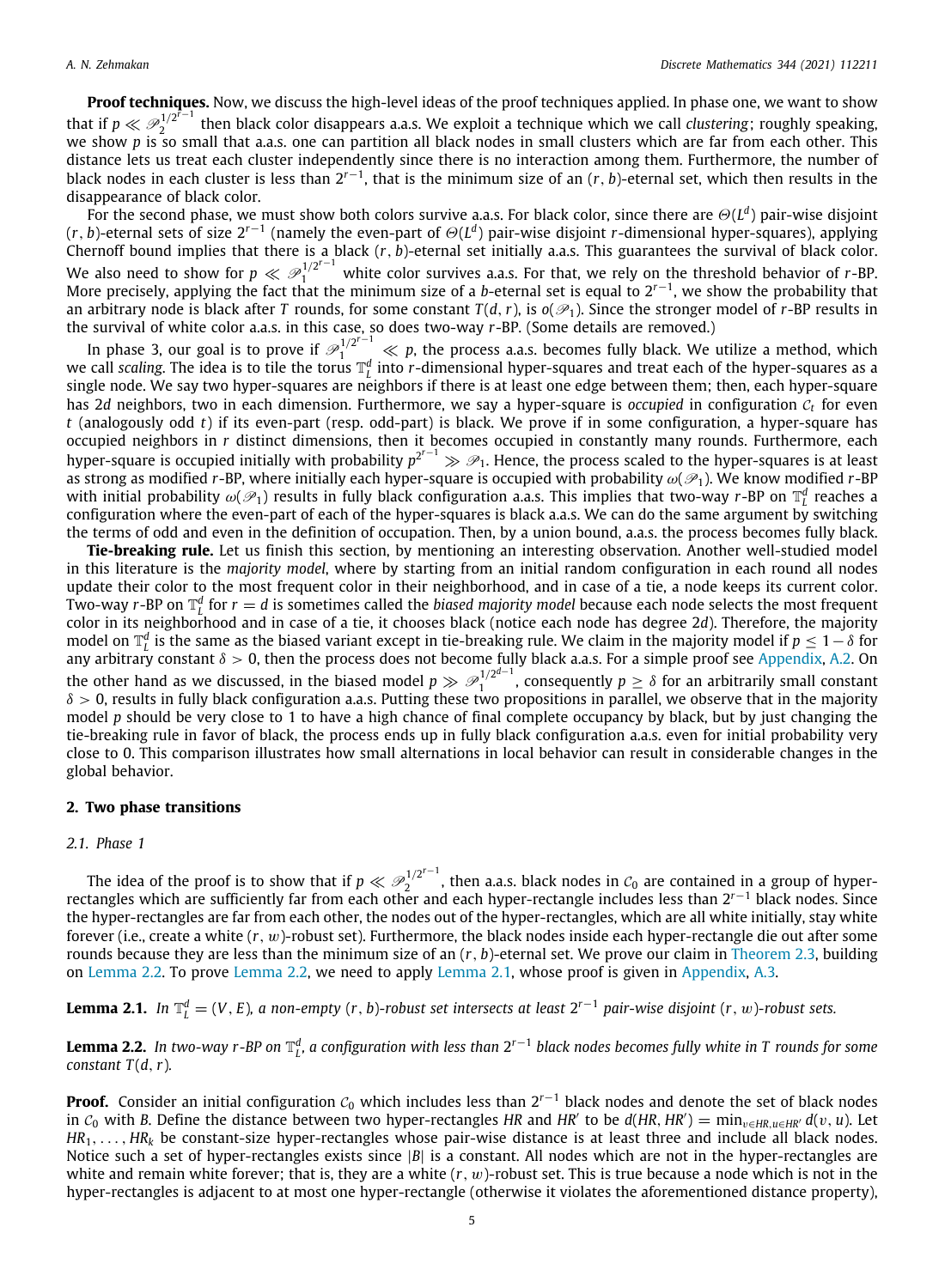

**Fig. 3.** (a) the smallest hyper-rectangles (b) after two iterations (c) the inner and outer neighbors.

<span id="page-6-1"></span>which implies at most one of its 2*d* neighbors is black. Therefore, only nodes in the hyper-rectangles can switch their color. Since the hyper-rectangles are of constant size, the number of configurations that the process can possibly reach from  $C_0$  is upper-bounded by some constant  $T(d, r)$ . That is, the process reaches a cycle of configurations in at most T rounds. Based on the results by Goles and Olivos [[23](#page-13-6)], we know the length of the cycle is one or two.

Let *B* ′ be the union of black nodes in the configuration(s) in the cycle; we claim *B* ′ is an (*r*, *b*)-robust set. Therefore, if *B* ′ is non-empty it must intersect at least 2*<sup>r</sup>*−<sup>1</sup> pairwise disjoint (*r*, w)-robust sets based on [Lemma](#page-5-2) [2.1](#page-5-2). However, initially there are at most 2*<sup>r</sup>*−1−1 black nodes, which can intersect at most 2*<sup>r</sup>*−1−1 pair-wise disjoint (*r*, w)-robust sets. Thus, there is at least one (*r*, w)-robust set which is initially fully white, but at the end includes a black node, which is a contradiction with its  $(r, w)$ -robustness. Thus,  $B'$  is actually empty.

It only remains to show that *B'* is (r, *b*)-robust. If the process reaches a cycle of length one, a fixed configuration, trivially the set of black nodes is an (*r*, *b*)-robust set. If it reaches a cycle of length two and switches between two configurations  $c_1$  and  $c_2$ , we define  $B'_1$  and  $B'_2$  to be the set of black nodes in  $c_1$  and  $c_2$ , respectively. The set  $B'=B'_1\cup B'_2$  is  $(r, b)$ -robust since each node in  $B'_1$  (similarly  $B'_2$ ) has at least *r* neighbors in  $B'_2$  (resp.  $B'_1$ ), otherwise it cannot be black in  $C_1$  (resp.  $C_2$ ). Therefore, each node in *B'* has at least *r* neighbors in *B'*, which implies it is an  $(r, b)$ -robust set.  $\Box$ 

<span id="page-6-0"></span>**Theorem 2.3.** *Two-way r-BP with p*  $\ll L^{-d/2^{r-1}}$  on  $\mathbb{T}_L^d$  becomes fully white a.a.s.

**Proof.** Recall that the distance between two hyper-rectangles HR and HR' is equal to  $d(HR, HR') = min_{v \in HR, u \in HR'} d(v, u)$ . We show for the initial configuration a.a.s. there is a set of hyper-rectangles which are pair-wise in distance at least three from each other and any black node belongs to one of these hyper-rectangles and the number of black nodes in each hyper-rectangle is less than 2*<sup>r</sup>*−<sup>1</sup> . Each node which is not in any of the hyper-rectangles is adjacent to at most one of them (otherwise, there are two hyper-rectangles whose distance is less than three). Thus, each of these nodes has at least 2*d*−1 white neighbors which implies they all stay white forever. Furthermore, in each of these ''isolated'' hyper-rectangles there are less than 2*<sup>r</sup>*−<sup>1</sup> black nodes which disappear after at most *T* rounds by [Lemma](#page-5-1) [2.2.](#page-5-1)

It remains to prove that a.a.s. such a set of hyper-rectangles exist. For each black connected component in  $C_0$ , consider the smallest hyper-rectangle which includes all its node. Let  $A_0$  be the set of these (not necessarily disjoint) hyperrectangles. There is no black connected component of size 2*<sup>r</sup>*−<sup>1</sup> or larger in <sup>C</sup><sup>0</sup> a.a.s. Let *X* denote the number of black connected subgraphs of size 2*<sup>r</sup>*−<sup>1</sup> in <sup>C</sup>0. The number of connected subgraphs of size 2*<sup>r</sup>*−<sup>1</sup> which include an arbitrary node v is a constant (notice *d*, thus also *r*, is fixed); then, the number of connected subgraphs of size 2*<sup>r</sup>*−<sup>1</sup> is of order Θ(*L d* ). Thus,  $\mathbb{E}[X] = \Theta(L^d) p^{2^{r-1}} = \Theta(L^d) o(L^{-d}) = o(1)$ . By Markov's inequality [[14\]](#page-13-19) a.a.s. there is no black connected subgraph of size 2*<sup>r</sup>*−<sup>1</sup> , which implies there is no black connected component of this size or larger. Therefore, for any hyper-rectangle of size  $l_1 \times \cdots \times l_d$  in  $\mathcal{A}_0$ ,  $l_j < 2^{r-1}$  for all  $1 \leq j \leq d$  a.a.s.

Consider the following procedure. By starting from  $A = A_0$ , in each iteration if all hyper-rectangles in A are pair-wise in distance at least three from each other, the procedure is over, otherwise there are two hyper-rectangles  $HR_1, HR_2 \in \mathcal{A}$ such that  $d(HR_1, HR_2) \le 2$ . In this case, we set  $A = A \setminus \{HR_1, HR_2\} \cup \{HR\}$ , where *HR* is the smallest hyper-rectangle which includes all black nodes in both  $HR_1$  and  $HR_2$ . See [Fig.](#page-6-1) [3](#page-6-1)(a) and (b) for an example, where the boundaries of the smallest hyper-rectangles are distinguished by green. The process definitely terminates, because in each round |A| decreases. Moreover, when the process is over, the hyper-rectangles in  $A$  satisfy our desired distance property. We still have to show that each of them contains less than 2*<sup>r</sup>*−<sup>1</sup> black nodes. Let us make the three following observations.

(a) Let HR of size  $l_1 \times \cdots \times l_d$  be the smallest hyper-rectangle which contains all black nodes in both HR<sub>1</sub> and HR<sub>2</sub> respectively of size  $l_1^{(1)}\times\cdots\times l_d^{(1)}$  and  $l_1^{(2)}\times\cdots\times l_d^{(2)}$  in the above procedure, we have  $l_j\leq 3$  max $_{i\in\{1,2\}}l_j^{(i)}$  for all  $1\leq j\leq d$ because  $d(HR_1, HR_2) \leq 2$ .

(b) Assume a hyper-rectangle HR of size  $l_1 \times \cdots \times l_d$  starting in  $(i_1, \ldots, i_d)$  is in A at some iteration in the above procedure, then it contains at least max<sub>1<*i*<*d*  $l_i/2$  black nodes. Intuitively, this should be obvious since in each iteration</sub> we combine two hyper-rectangles whose distance is at most two. For a formal proof, let us first show that for any two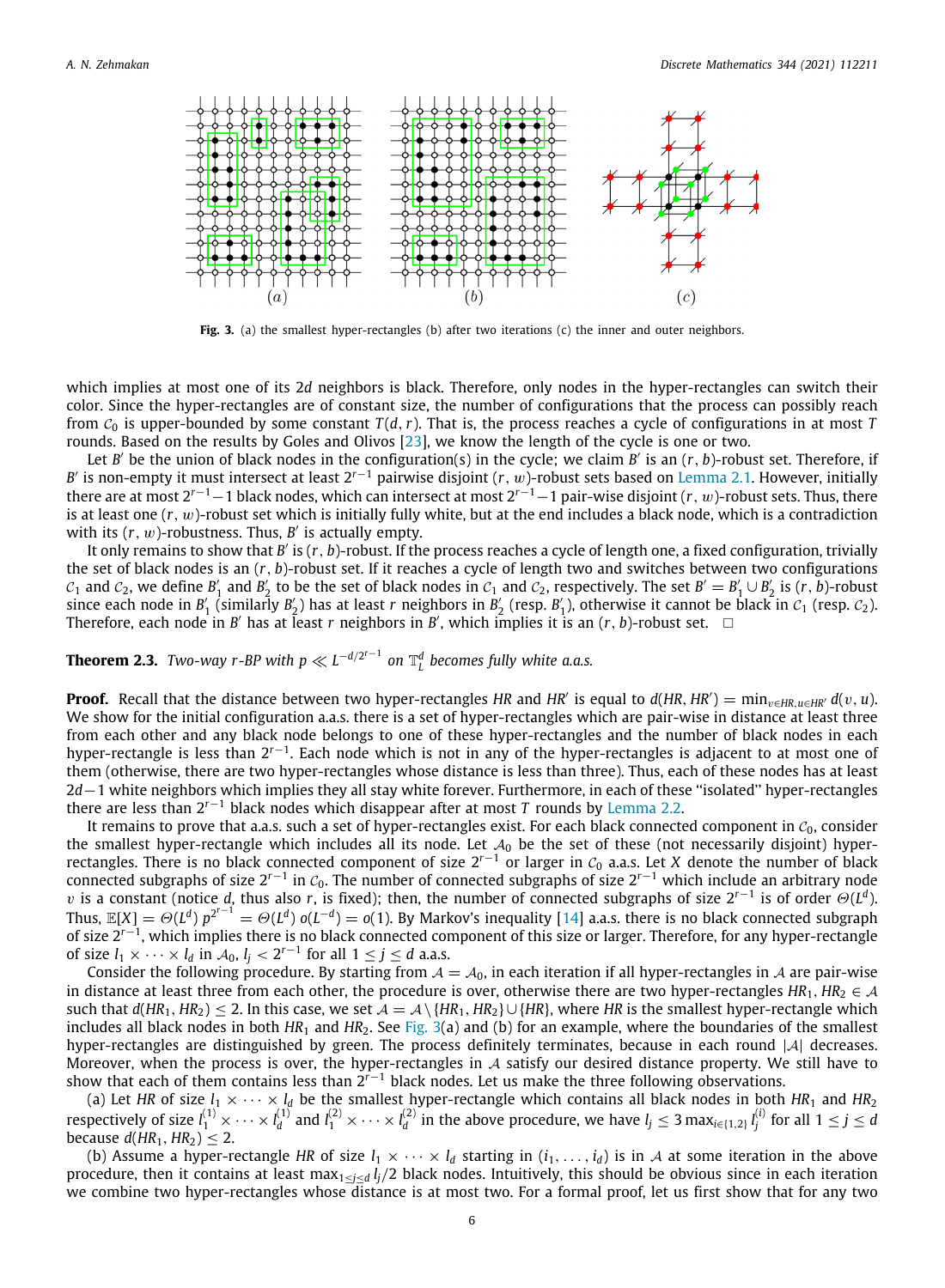black nodes  $v, u$  in a hyper-rectangle HR in A, there is a semi-connected path between  $v$  and  $u$  along the black nodes in *HR*. We apply proof by induction; initially, this is trivially true since each hyper-rectangle includes a black connected component. Assume in kth iteration we combine HR<sub>1</sub> and HR<sub>2</sub> because there is node  $v'$  in HR<sub>1</sub> and node  $u'$  in HR<sub>2</sub> such that  $d(v',u')\leq 2.$  In the new hyper-rectangle HR, every two black nodes originally from HR<sub>1</sub> (similarly from HR<sub>2</sub>) are semiconnected by the induction hypothesis. Two black nodes  $v$  and  $u$  respectively from  $HR_1$  and  $HR_2$  are also semi-connected along a semi-connected path from *v* to *v'*, from *v'* to *u'*, and finally from *u'* to *u*. Assume  $l_{j'} = \max_{1 \leq j \leq d} l_j$ ; since HR is the smallest hyper-rectangle, there is a black node whose *j'* th coordinate is i<sub>j'</sub> and a black node whose j<sup>'</sup>th coordinate is *ij* ′ + *l<sup>j</sup>* ′ . Consider the semi-connected path between these two nodes which clearly includes at least *l<sup>j</sup>* ′/2 black nodes.

(c) In <sup>C</sup><sup>0</sup> a.a.s. there is no hyper-rectangle *HR* of size *l*1×· · ·×*l<sup>d</sup>* which includes at least 2*<sup>r</sup>*−<sup>1</sup> black nodes and *l<sup>j</sup>* < 6·2 *r*−1 for all  $1 \le j \le d$ . Let random variable *Y* denote the number of such hyper-rectangles. The number of hyper-rectangles of the aforementioned sizes starting from a fixed node *i* is bounded by constant  $K = (6 \cdot 2^{r-1})^d$ , which implies there are at most KL<sup>d</sup> hyper-rectangles of such sizes. Thus,  $\mathbb{E}[Y] \leq K L^d {K \choose 2^{r-1}} p^{2^{r-1}} = o(1)$  for  $p = o(L^{-\frac{d}{2^{r-1}}})$ , which implies  $Y = 0$  a.a.s. by applying Markov's inequality.

At the beginning of the proof we showed that all the sides of any hyper-rectangle in A<sub>0</sub> are smaller than 2<sup>r−1</sup> a.a.s. Putting this fact in parallel with (a), we conclude if the process does not terminate while all the sides of any hyperrectangle in A are smaller than or equal to 2  $\cdot$  2<sup>r−1</sup>, then it has to generate a hyper-rectangle *HR′* of size  $l'_1\times\cdots\times l'_d$  such that  $\forall$  1  $\leq$  *j*  $\leq$  *d*, *l<sub>j</sub>*  $\leq$  6 · 2<sup>*r*−1</sup> and there exists 1  $\leq$  *j*′  $\leq$  *d* such that 2 · 2<sup>*r*−1</sup> < *l<sub>j'</sub>*. Based on (b), *HR'* must include at least *l'<sub>j'</sub>* /2 ≥ 2<sup>r−1</sup> black nodes; however, based on (c) such an *HR′* does not exist a.a.s. Therefore, a.a.s. the process terminates while all the sides of any hyper-rectangle in A are upper-bounded by 2 · 2 *r*−1 . By applying (c) another time, none of the hyper-rectangles includes 2<sup>*r*−1</sup> or more black nodes a.a.s. □

#### *2.2. Phase 2*

<span id="page-7-1"></span>In this section, we prove that two-way r-BP with  $L^{-\frac{d}{2^{r-1}}}\ll p\ll (\log_{(r-1)} L)^{-\frac{d-r+1}{2^{r-1}}}$  on  $\mathbb{T}_L^d=(V,E)$  results in the stable coexistence of both colors a.a.s.

Let us first show that black color a.a.s. will survive for *L* − *d* 2 *<sup>r</sup>*−<sup>1</sup> ≪ *p*. As discussed, in T *d* there are *L d* /γ pair-wise disjoint *r*-dimensional hyper-squares, for a constant  $\gamma \simeq 2^r$ . Consider an arbitrary labeling from 1 to *L*<sup>d</sup>/ $\gamma$  on these hyper-squares and define Bernoulli random variable  $x_k$  for  $1\le k\le L^d/\gamma$  to be 1 if the even-part of  $k$ th hyper-square is fully black in  $c_0$  and let  $X := \sum_{k=1}^{L^d/\gamma} x_k$ . We show  $X \neq 0$  a.a.s., which implies that there is a hyper-square whose even-part is fully black initially. Since the even-part of an *r*-dimensional hyper-square is an (*r*, *b*)-eternal set (see [Lemma](#page-3-1) [1.1\)](#page-3-1), it guarantees the survival of black color. We have  $\mathbb{E}[X] = (L^d/\gamma)p^{2^{r-1}} = (L^d/\gamma)\omega(1/L^d) = \omega(1)$ , where we used that the even-part of an *r*-dimensional hyper-square is of size 2*<sup>r</sup>*−<sup>1</sup> . Since *X* is the sum of independent Bernoulli random variables, we have  $Pr[X = 0] \leq exp(-\omega(1)) = o(1)$  by Chernoff bound.

It remains to prove that white color survives a.a.s. if  $p \ll \mathcal{P}_1^{1/2^{r-1}}$ It remains to prove that white color survives a.a.s. if  $p \ll P_1^{1/2}$  . Based on [Lemma](#page-5-1) [2.2](#page-5-1), there is a constant *T* so that by<br>starting from an initial configuration with less than 2<sup>r−1</sup> black nodes, we have no black nod this implies that for an arbitrary node v to be black in round *T* , it needs at least 2*<sup>r</sup>*−<sup>1</sup> black nodes in its *T* -neighborhood (i.e., nodes in distance at most  $T$  from  $v$ ) in the initial configuration. For the sake of contradiction, assume that there is an initial configuration <sup>C</sup><sup>0</sup> in which v has less than 2*<sup>r</sup>*−<sup>1</sup> black nodes in its *T* -neighborhood and it is black in the *T* th round. Then, we consider the initial configuration  $c_0'$  in which all nodes in  $v$ 's  $T$ -neighborhood have the same color as  $c_0$  and all others are white. Configuration  $c'_0$  has less than 2<sup>r−1</sup> black nodes. Furthermore,  $v$  must be black after  $T$  rounds by starting from  $c'_0$  because the color of v in round *T* is only a function of the initial color of nodes in its *T*-neighborhood (this is easy to see; however, for a formal proof one can simply apply induction) and the color of all nodes in the *T* -neighborhood of  $v$  is the same as  $C_0$ . However, this is in contradiction with [Lemma](#page-5-1) [2.2](#page-5-1).

So far, we know that for a node v to be black in round *T* , it needs at least 2*<sup>r</sup>*−<sup>1</sup> black nodes in its *T* -neighborhood initially. This immediately implies that for an arbitrary node, the probability of being black in round *T* is upper-bounded by  $Kp^{2^{r-1}} = o(\mathcal{P}_1)$ , where constant *K* is an upper-bound on the number of possibilities of choosing 2<sup>r-1</sup> nodes in the *T*neighborhood of an arbitrary node in  $\mathbb{T}_L^d$ ; notice since  $d$  and  $T$  both are constant, the number of nodes in  $T$ -neighborhood of a node is bounded by a constant. Therefore, in round *T* each node is black with probability  $o(\mathcal{P}_1)$ . It is known (see [Theorem](#page-7-0) [2.4](#page-7-0)) that the stronger model of *r*-BP results in the survival of white color from such a configuration a.a.s., so does two-way *r*-BP. The first part of the last statement is not fully correct since in *r*-BP each node is black independently, but here clearly the color of a node is not independent from the color of nodes in its 2*T* -neighborhood. In the [Appendix](#page-9-0), [A.4](#page-10-2), we show that the proof of [Theorem](#page-7-0) [2.4](#page-7-0) is robust enough to tolerate this level of local dependency.

<span id="page-7-0"></span>**Theorem 2.4** ([[11\]](#page-13-16)). In r-BP on  $\mathbb{T}_L^d$  if  $p \ll \mathscr{P}_1$ , white color will survive forever a.a.s.

# *2.3. Phase 3*

In this section, we prove that in two-way *r*-BP on  $\mathbb{T}_L^d$ , if  $\mathscr{P}_1^{1/2^{r-1}}\ll p$  then a.a.s. the process becomes fully black, where <sup>P</sup><sup>1</sup> = (log(*r*−1) *L*) <sup>−</sup>(*d*−*r*+1). For the sake of simplicity, assume *L* is even (we discus at the end, how our argument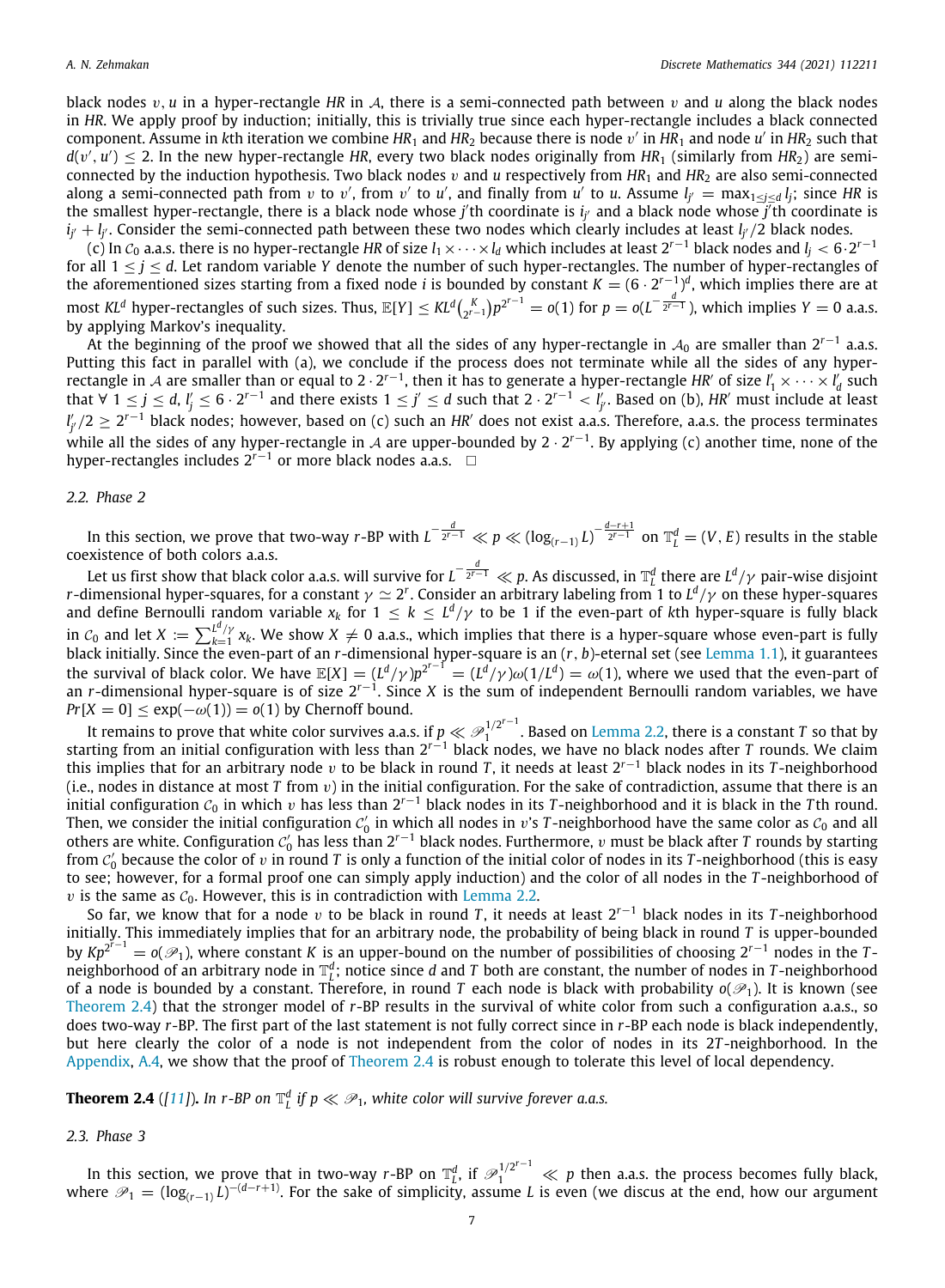

**Fig. 4.** (top) two inner occupied neighbors (bottom) one inner and one outer occupied neighbor.

<span id="page-8-2"></span>easily carries on the odd case). Recall that the tiling procedure (from Section [1.1](#page-2-1)) partitions the node set of  $\mathbb{T}_L^d$  into  $L^d/2^r$ pair-wise disjoint *r*-dimensional hyper-squares. We say two hyper-squares are neighbors if their distance is equal to one, i.e., there is an edge between them. More precisely, the neighbors of an *r*-dimensional hyper-square *HS* starting from  $i = (i_1, \ldots, i_d)$  are divided into two groups. First, 2r hyper-squares whose starting nodes differ with *i* only in one of the first *r* coordinates and exactly by two, which are called the *inner* neighbors. The second group are 2(*d*−*r*) hyper-squares whose starting nodes differ with *i* in only one of the last *d* − *r* coordinates and exactly by one, which are called the *outer* neighbors. The two hyper-squares whose starting nodes differ with *i* in the *j*th coordinate are called the neighbors in the *j*th dimension. See [Fig.](#page-6-1) [3](#page-6-1)(c) for an example of the inner (red) and outer (green) neighbors of a 2-dimensional hyper-square in T 3 *L* . Furthermore, let us define the *parity* of *HS* to be the parity of the sum of the last *d* − *r* coordinates of *i*. Clearly, the inner neighbors have the same parity as *HS* but the outer neighbors have different parity.

From now on, we only look at the even rounds; i.e., we only consider  $c_t$  for even  $t.$  For an  $r$ -dimensional hyper-square of even parity (similarly odd parity), we say it is *occupied* in  $c_t$  if its even-part (resp. odd-part) is black. Based on [Lemma](#page-3-1) [1.1,](#page-3-1)  $\,$ an occupied hyper-square remains occupied forever. In [Lemma](#page-8-1) [2.5,](#page-8-1) we state that if in some configuration in two-way *r*-BP on  $\mathbb{T}_L^d$ , an *r*-dimensional hyper-square has occupied neighbor in at least *r* distinct dimensions then it becomes occupied in constantly many rounds. The proof is technical and is presented in [Appendix,](#page-9-0) [A.5.](#page-12-0) The idea is to apply induction on *r*. See [Fig.](#page-8-2) [4](#page-8-2), for two examples on how a 2-dimensional hyper-square becomes occupied with occupied neighbors in two distinct dimensions (regarding the selection of black nodes, recall that the parity of a hyper-square is the same as its inner neighbors but different with outer ones).

# <span id="page-8-1"></span>**Lemma 2.5.** In two-way r-BP on  $\mathbb{T}_L^d$ , if an r-dimensional hyper-square has occupied neighbor in at least r distinct dimensions, *it becomes occupied in t*′ *rounds for some even constant t*′ *.*

For our proof, we also need that modified  $r$ -BP on  $\mathbb{T}_L^d$  with initial probability  $\omega(\mathscr{P}_1)$  results in fully black configuration a.a.s. However, this is known only for  $d = r$  by Holroyd [\[28\]](#page-14-13). He showed that the process exhibits a sharp threshold behavior at  $\lambda'\mathscr{P}_1$  for some constant  $\lambda'>0.$  We require a much weaker statement; that is, the initial probability  $\omega(\mathscr{P}_1)$ a.a.s. results in fully black configuration, but for all values of  $r \leq d$ . The good news is that the upper bound proof by Cerf and Manzo [\[11\]](#page-13-16) regarding *r*-BP can be easily adapted to prove our desired upper bound for modified *r*-BP. Actually, exactly the same proof works because wherever they apply *r*-BP rule, modified *r*-BP suffices. However, it is interesting by its own sake to study the sharp threshold behavior of modified  $r$ -BP also for  $r \neq d$ , in future work.

# **Theorem 2.6** (Derived from [[11\]](#page-13-16)). In modified r-BP on  $\mathbb{T}_L^d$  for  $r\leq d$ , if  $p=\omega(\mathscr{P}_1)$ , then the process becomes fully black.

<span id="page-8-3"></span>Now, it is time to put the aforementioned claims together to finish the proof. If we tile  $\mathbb{T}_l^d$  into hyper-squares as above, in two-way *r*-BP with  $p = \omega(\mathcal{P}_1^{1/2^{r-1}})$  each hyper-square is occupied initially with probabili  $1^{1/2}$  ) each hyper-square is occupied initially with probability  $\omega(\mathscr{P}_1)$ . Furthermore, based on [Lemma](#page-8-1) [2.5](#page-8-1) if a hyper-square has occupied neighbor in at least *r* distinct dimensions, it becomes occupied, which implies the occupation process among the hyper-squares is at least as strong as modified *r*-BP. Based on [Theorem](#page-8-3) [2.6](#page-8-3), we know modified *r*-BP with initial probability  $\omega(\mathcal{P}_1)$  becomes fully black a.a.s. Thus, all the hyper-squares become occupied in our process a.a.s. We can do the same argument by just switching the terms of even and odd in the definition of occupation. Then, by a union bound, a.a.s. for two-way *r*-BP on  $\mathbb{T}_L^d$  with  $p = \omega(\mathcal{P}_1^{1/2^{r-1}})$  $1^{1/2}$  ) eventually both the even-part and odd-part of all the hyper-squares are black, which implies that the process becomes fully black.

We assumed at the beginning that *L* is even. [Theorem](#page-8-3) [2.6](#page-8-3) also works for the *d*-dimensional lattice [*L*] *d* . Therefore, for odd *L* we can do the same argument for the lattice, attained by skipping the nodes with at least one coordinate equal to *L*, and also the lattice, attained by skipping the nodes with at least one coordinate equal to one. Then, again a union bound finishes the proof.

# **3. Future work**

<span id="page-8-0"></span>We proved that two-way  $r$ -BP on  $\mathbb{T}_L^d$  exhibits a threshold behavior with two phase transitions at  $\mathscr{P}_1^{1/s}$  and  $\mathscr{P}_2^{1/s}$  where *s* is the minimum size of a *b*-eternal set. The question, then, arises: Can one prove such results for a larger class of models?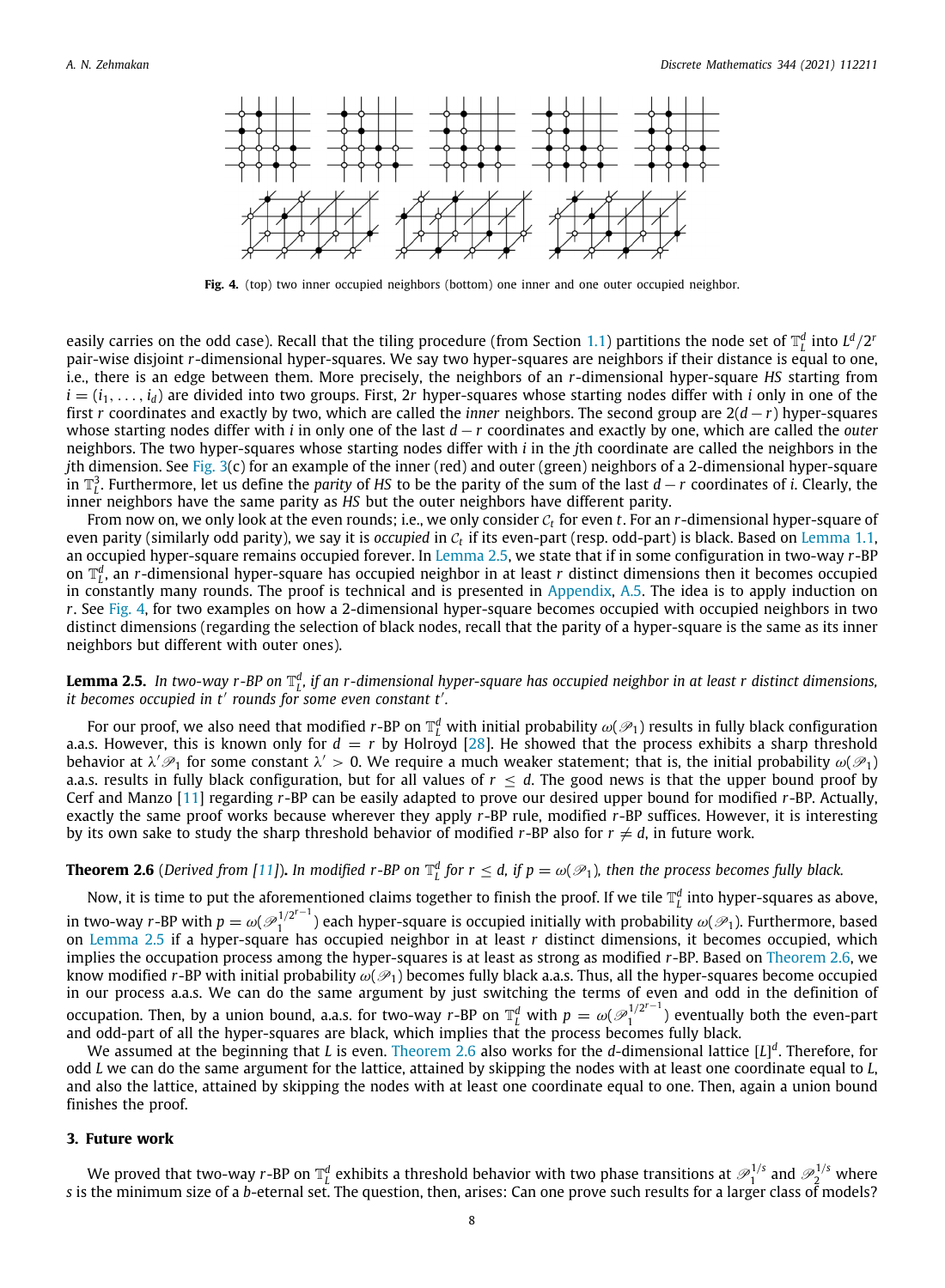We introduce a sub-class of monotone models on the *d*-dimensional torus and then explain how one can possibly employ our proof techniques to prove the desired threshold behavior in this more general framework.

In  $(r, r')$ -BP on  $\mathbb{T}_l^d$  and for  $0 \le r' \le r \le d$ , by starting from an initial random configuration in discrete-time rounds each white node becomes black if and only if it has at least *r* black neighbors and each black node remains black if and only if it has at least *r* black neighbors and each black node remains black if and only if it has at least *r'* black neighbors. This includes  $\sum_{r=0}^{d} \sum_{r'=0}^{r'=r} 1 = (d+1)(d+2)/2$  different models on  $\mathbb{T}_L^d$ . For instance, (*r*, 0)-BP, (*r*,*r*)-BP, and (*r*, 1)-BP are respectively the same as *r*-BP, two-way *r*-BP, and *r*-BP with recovery. It is an interesting exercise to check that  $(r, r')$ -BP for  $0 \le r' \le r$  includes all monotone models. We add the constraint *r* ≤ *d* to make sure that the model includes a constant-size *b*-eternal set (and no constant-size w-eternal set). Note that monotonicity of the model and constant-size *b*-eternal set are inseparable parts of our proof techniques.

Now, we illustrate by applying our proof techniques, some prior results, and some novel ideas one can possibly prove that  $(r, r')$ -BP on  $\mathbb{T}_L^d$  goes through two phase transitions at  $\mathscr{P}_1^{1/s}$  and  $\mathscr{P}_2^{1/s}$ , for *s* being the minimum size of a *b*-eternal set. Notice that for  $0 \le r' \le r \le d$ , an *r'*-dimensional hyper-square is a *b*-eternal set, which implies that *s* is a constant smaller than  $2^{r'}$ . We assume that  $r \geq 2$ .

- Phase 1: We can show that the process becomes fully white if  $p \ll \mathcal{P}_2^{1/s} = L^{-d/s}$ , by replacing  $2^{r-1}$  with *s* in the proof of [Theorem](#page-6-0) [2.3,](#page-6-0) where the clustering technique is applied.
- Phase 2: There are  $\Theta(L^d)$  pair-wise disjoint *r'*-dimensional hyper-squares and each of them includes a *b*-eternal set of size *s*. For  $L^{-d/s} = \mathcal{P}_2^{1/s} \ll p$ , in expectation  $\Theta(L^d)p^s = \omega(1)$  of these *b*-eternal sets are fully black in the initial configuration. Therefore, by applying Chernoff bound a.a.s. there is a fully black *b*-eternal set in the initial configuration. For  $p \ll \mathcal{P}_1^{1/s}$ , employing our argument from Section [2.2](#page-7-1) implies that after a constant number of rounds, each node is black with probability  $\Theta(p^s)=o(\mathscr{P}_1).$  We know that the stronger model of  $r$ -BP results in the survival of white color from such a configuration a.a.s., so does (*r*,*r* ′ )-BP. (Again, we clearly have the dependency issue, which can be handled by the argument from [Appendix](#page-10-2) [A.4](#page-10-2).)
- Phase 3: We can apply the scaling technique by tiling the torus into r'-dimensional hyper-squares. However, to ''reduce'' this scaled process to modified *r*-BP, we need some knowledge about the structure of the *b*-eternal sets in addition to the value of *s*. We believe that one can extract sufficient structural properties such as symmetry from the definition of  $(r, r')$ -BP, but this is left for future work.

In the present paper, we studied the random setting, but from an extremal point of view it is natural to ask: What is the minimum number of nodes which must be black initially to make the whole graph black? This question has been studied extensively for both *r*-BP and two-way *r*-BP on  $\mathbb{T}_L^d$ , see e.g. [[3](#page-13-3)[,8](#page-13-21)[,16,](#page-13-1)[26](#page-14-15)[,30,](#page-14-16)[34](#page-14-17)], and some lower and upper bounds are known. Can our proof techniques be used to improve on these bounds?

It is also interesting to study the *expected consensus time* of the process, which is the expected number of rounds the process needs to reach a cycle of configurations for an initial random configuration. We are not aware of any result for two-way *r*-BP on  $\mathbb{T}_L^d$ , and for *r*-BP, the answer is known only for  $d = 2$ , by Balister, Bollobas, and Smith [\[4\]](#page-13-22).

#### **Declaration of competing interest**

The authors declare that they have no known competing financial interests or personal relationships that could have appeared to influence the work reported in this paper.

# **Acknowledgments**

The author likes to thank Raphael Cerf, Bernd Gärtner, and Roberto H. Schonmann for several stimulating discussions.

## **Appendix**

## <span id="page-9-0"></span>*A.1. No sharp threshold in first transition*

<span id="page-9-1"></span>In *r*-BP on  $\mathbb{T}_L^d$ , the process exhibits a sharp threshold behavior in the second phase transition; that is, if  $p\geq (1+\epsilon)\lambda\mathscr{P}_1$ (analogously  $p \leq (1 - \epsilon)\lambda \mathcal{P}_1$ ) for some fixed constant  $\lambda(d, r) > 0$  the process becomes (resp. does not become) fully black a.a.s. for any constant  $\epsilon > 0$ . We claim that one cannot expect such a behavior in the first transition. We show that if  $p = \mu \mathcal{P}_2$  for any constant  $\mu$ , then black color survives with some non-zero constant probability (which implies that there is no constant  $\mu'$  such that  $p\leq (1-\epsilon)\mu'\mathscr{P}_2$  results in fully white configuration a.a.s. for any constant  $\epsilon>0$ ). The probability that all nodes are white initially is equal to  $(1-p)^{L^d}$  which is smaller than  $\exp(-pL^d)=\exp(-\mu)$  for  $p=\mu \mathscr{P}_2$ , where we used the estimate  $1 - x \le \exp(-x)$ . Thus, there is a black node initially with a non-zero constant probability.

Now by applying a similar argument, we show that one cannot also expect a sharp threshold behavior in the first phase transition of two-way *r*-BP on  $\mathbb{T}_L^d$ . We prove that if  $p = \mu \mathcal{P}_2^{1/2^{r-1}}$  $\mu > 0$ , then black color has a constant non-zero probability to survive. There are *L d* /γ pair-wise-disjoint *r*-dimensional hyper-squares in T *d L* for some constant  $\gamma$   $>$  0 and based on [Lemma](#page-3-1) [1.1](#page-3-1) the even-part of an *r*-dimensional hyper-square is an (*r*, *b*)-eternal set. The probability *i* that the even-part of at least one of these disjoint hyper-square is black initially is equal to 1 − (1 − *p*<sup>2<sup>--1</sup>)<sup>*td/γ*</sup>. Again</sup> by applying the estimate  $1 - x \leq \exp(-x)$ , this probability is lower-bounded by  $1 - \exp(-\frac{\mu^{2^{r-1}}}{x})$  $\overline{_{\gamma}}$  ), which is a non-zero constant.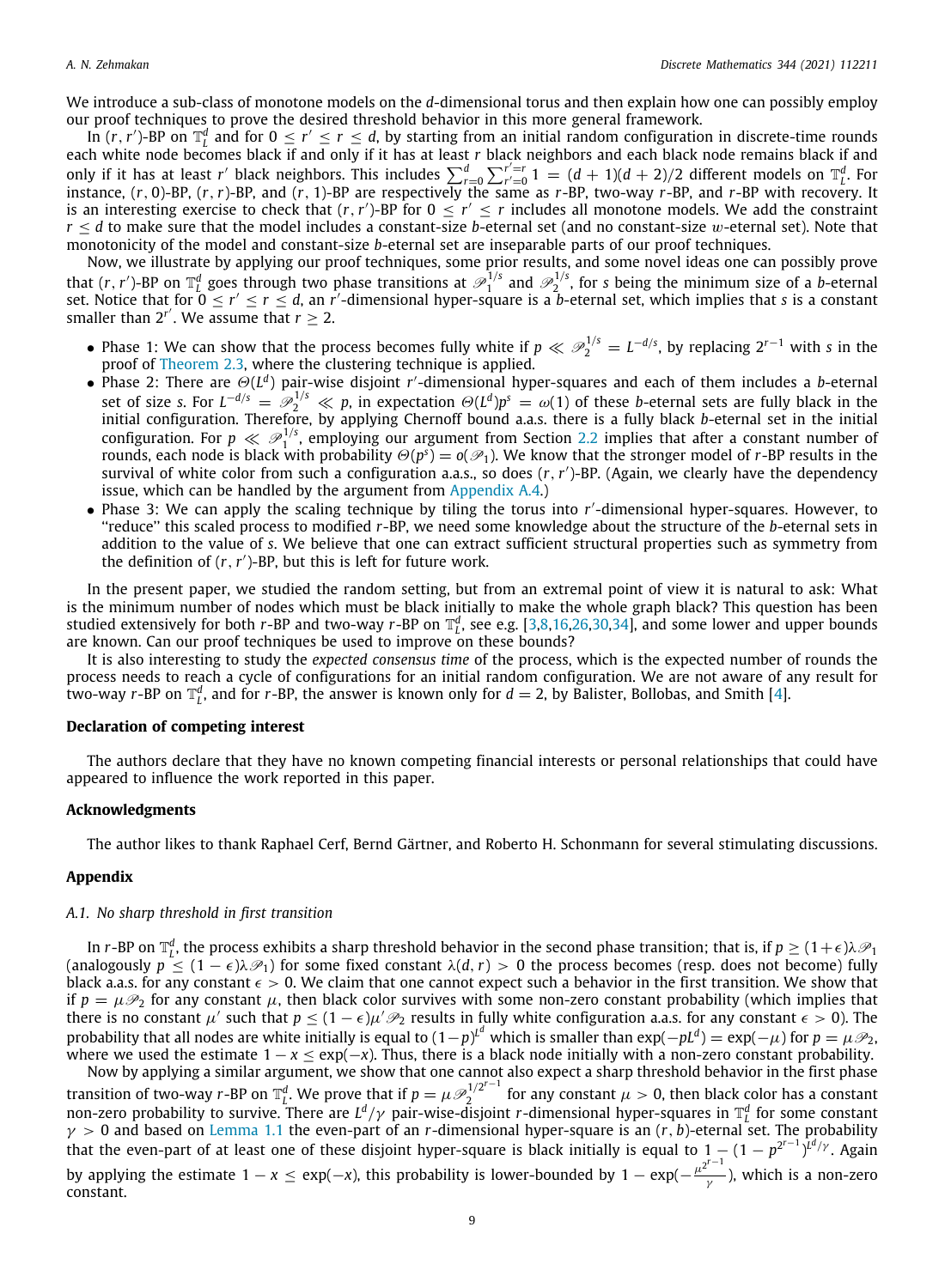# *A.2. Majority model*

# <span id="page-10-0"></span>**Theorem A.1.** In the majority model on  $\mathbb{T}_L^d$  if  $p \leq 1-\delta$  for any constant  $\delta > 0$ , then white color survives a.a.s.

**Proof.** There are  $L^d/\gamma$  pair-wise disjoint *d-*dimensional hyper-squares in  $\mathbb{T}_L^d$  for some constant  $\gamma \simeq 2^d$  as discussed at **Let us the end of Section [1.1.](#page-2-1)** Let us label them from 1 to  $L^d/\gamma$  and define Bernoulli random variable  $x_k$  to be one if the *k*th the end of Section 1.1. Let us label them from 1 to  $L^d/\gamma$  and define Bernoulli random hyper-square is fully white in the initial configuration for  $1\le k\le L^d/\gamma.$  Let  $X\coloneqq\sum_{k=1}^{L^d/\gamma}x_k.$  Since each hyper-square has  $2^d$  nodes,  $\mathbb{E}[X] = \frac{L^d}{N}$  $\frac{d^d}{dt^d}(1-p)^{2^d}=\varOmega(L^d)$  for  $p\leq 1-\delta.$  Since  $x_ks$  are independent, by applying Chernoff bound a.a.s. there is a fully white *d*-dimensional hyper-square initially, which is a w-eternal set in the majority model. This is true because as we argued in [Lemma](#page-3-1) [1.1](#page-3-1) each node in a *d*-dimensional hyper-square *HS* has exactly *d* neighbors in *HS*. □

# *A.3. Proof of [Lemma](#page-5-2)* [2.1](#page-5-2)

<span id="page-10-1"></span>**Lemma 2.1.** In  $\mathbb{T}_L^d = (V, E)$ , a non-empty  $(r, b)$ -robust set intersects at least  $2^{r-1}$  pair-wise disjoint  $(r, w)$ -robust sets.

**Proof.** We do induction on *r*. As the base case we show that a  $(2, b)$ -robust set *S* in  $\mathbb{T}_L^d$  intersects at least  $2^{2-1} = 2$ disjoint  $(2, w)$ -robust sets  $W_1$  and  $W_2$ . There exists some coordinate *j* so that there are two nodes  $i^{(1)} = (i_1^{(1)}, \ldots, i_d^{(2)})$ and  $i^{(2)}=(i_1^{(2)},\ldots,i_d^{(2)})$  in *S* with  $i_j^{(1)}< i_j^{(2)}$  (otherwise *S* includes only one node, which cannot be a (2, *b*)-robust set). Let  $W_1=\{(i_1,\ldots,i_d)\in V: i_j=i_j^{(1)}\vee i_j=i_j^{(1)}-1\}$  and  $W_2=V\setminus W_1.$  Notice that  $W_1$  includes  $i^{(1)}$  and  $W_2$  includes  $i^{(2)}$ , except if  $i_j^{(1)}=1$  and  $i_j^{(2)}=L$ , but in this case we simply use  $i_j^{(1)}+1$  instead of  $i_j^{(1)}-1$  in  $W_1$ . For any node  $i\in W_1$  (similarly in  $W_2$ ), 2*d* − 2 of neighbors which differ with *i* only in some coordinate  $j' \neq j$  are all in  $W_1$  (resp.  $W_2$ ) and among the two neighbors which differ in the *j*th coordinate at least one of them is in  $W_1$  (resp.  $W_2$ ) by construction. Thus, each node has at least  $2d - 1$  of its 2*d* neighbors in *W*<sub>1</sub> (resp. *W*<sub>2</sub>), which implies it is a  $(2, w)$ -robust set.

Now, as the induction hypothesis assume that the statement is true for some  $r \geq 2$ , we show it holds also for  $r + 1$ . Let set *S* be an (*r* + 1, *b*)-robust set. There exists some coordinate *j* so that there are two nodes in *S* which differ in the *j*th coordinate, otherwise it includes only one node. Let level  $L_k$  be the nodes whose *j*th coordinate is *k* for  $1 \le k \le L$ . In other words, level *L<sup>k</sup>* is the node set of the (*d* − 1)-dimensional torus attained by fixing the *j*th coordinate to be *k*. Based on above, we know there are at least two levels which intersect *S*. Assume there are  $1 \leq k_1, k_2 \leq L$  such that  $L_{k_1}$  and  $L_{k_2}$ intersect *S* but  $L_{k_1+1}$  and  $L_{k_2-1}$  do not and  $(L_{k_1}\cup L_{k_1+1})\cap (L_{k_2-1}\cup L_{k_2})=\emptyset$ . In other words, there are two disjoint pairs and each pair includes two adjacent levels, where one level intersects *S* and the other one does not. If such pairs do not exist then there are  $\Theta(L)$  levels which intersect *S*. Furthermore, each set  $L_{2k-1} \cup L_{2k}$  for  $1 \le k \le \lfloor L/2 \rfloor$  is an  $(r + 1, w)$ -robust set because each node in *L*2*k*−<sup>1</sup> ∪ *L*2*<sup>k</sup>* has exactly 2*d* − 1 neighbors in it. Based on the last two statements if there do not exist such disjoint pairs of levels, we have  $\Theta(L)\geq 2^{(r+1)-1}=2^r$  pair-wise disjoint ( $r+1, w$ )-robust sets which intersect *S*, which then we are done. Therefore, assume such disjoint pairs of levels  $L_{k_1} \cup L_{k_1+1}$  and  $L_{k_2-1} \cup L_{k_2}$  exist.

We define  $S_1:=S\cap L_{k_1}$  and  $S_2:=S\cap L_{k_2}$ ; let (*d*−1)-dimensional torus  $\mathbb{T}_1$  (similarly  $\mathbb{T}_2$ ) be the induced subgraph on node set  $L_{k_1}$  (resp.  $L_{k_2}$ ). We claim each node in  $S_1$  (similarly  $S_2$ ) has at least  $r$  neighbors in  $S_1$  (resp.  $S_2$ ), which means  $S_1$  (resp.  $S_2$ ) is an  $(r, b)$ -robust set with respect to  $\mathbb{T}_1$  (resp.  $\mathbb{T}_2$ ). We prove the claim for  $S_1$ , and the proof for  $S_2$  is analogous. Each node in  $L_{k_1}$  has all its neighbors in  $L_{k_1}$  except one in  $L_{k_1-1}$  and one in  $L_{k_1+1}$ , but the one in  $L_{k_1+1}$  is not in *S* because  $L_{k_1+1} \cap S = \emptyset$ by our assumption. Furthermore, each node in S has at least  $r+1$  neighbors in S, which implies that each node in S<sub>1</sub> has at least *r* neighbors in  $S_1$ . Since  $S_1$  is an  $(r, b)$ -robust set with respect to the  $(d - 1)$ -dimensional torus  $\mathbb{T}_1$ , it intersects at least  $2^{r-1}$  pair-wise disjoint (*r*, *w*)-robust sets in  $\mathbb{T}_1$  by the induction hypothesis. The same argument applies to  $S_2$  with respect to  $\mathbb{T}_2.$  Therefore, there are pair-wise disjoint sets  $W_1^{(1)},\ldots,W_{2^{r-1}}^{(1)}$ 2 *<sup>r</sup>*−<sup>1</sup> ⊂ *<sup>L</sup><sup>k</sup>*<sup>1</sup> (analogously *W* (1) *r*<sup>(1)</sup></sup><sub>2</sub>*r* − 1<sub>+1</sub></sub>, ...,  $W_{2^r}^{(1)} \subset L_{k_2}$ such that a node  $v$  in  $W^{(1)}_\ell$  for  $1 \leq \ell \leq 2^{r-1}$  (resp.  $2^{r-1}+1 \leq \ell \leq 2^r$ ) has at least  $2(d-1)-r+1$  neighbors in  $W^{(1)}_\ell$ based on the definition of an  $(r, w)$ -robust set in a  $(d-1)$ -dimensional torus. Now, let set  $W^{(2)}_\ell$  for  $1 \leq \ell \leq 2^{r-1}$  (similarly  $1 ≤ l ≤ 2<sup>r-1</sup>$ ) be the mapping of set  $W_{l}^{(1)}$  into  $L_{k_1+1}$  (resp.  $L_{k_2-1}$ ); that is, we change the *j*th coordinate from  $k_1$  (resp. *k*<sub>2</sub>) to *k*<sub>1</sub> + 1 (resp. *k*<sub>2</sub>  $-$  1) for each node in  $W^{(1)}_\ell$  to obtain  $W^{(2)}_\ell$ . Now, we claim  $W_\ell := W^{(1)}_\ell \cup W^{(2)}_\ell$  for  $1 \leq \ell \leq 2^r$  are  $2^r$  pair-wise disjoint  $(r + 1, w)$ -robust sets in  $\mathbb{T}_L^d$  which all intersect *S*. Firstly, each node in  $W_{\ell}^{(1)}$  (similarly  $W_{\ell}^{(2)}$ ) has at least 2(d − 1) − r + 1 = 2d − r − 1 neighbors in  $W^{(1)}_\ell$  (resp.  $W^{(2)}_\ell$ ) and one neighbor in  $W^{(2)}_\ell$  (resp.  $W^{(1)}_\ell$ ), which is overall  $2d - r = 2d - (r + 1) + 1$  neighbors in  $W_{\ell}$ ; this implies that it is an  $(r + 1, w)$ -robust set in  $\mathbb{T}_{L}^{d}$ . Furthermore, they are all disjoint because based on our construction  $(L_{k_1} \cup L_{k_1+1}) \cap (L_{k_2-1} \cup L_{k_2}) = \emptyset$ . Finally, *S* intersects each  $W_\ell$  for  $1 \leq \ell \leq 2^r$ because it intersects  $W_{\ell}^{(1)}$  based on the induction hypothesis.  $\Box$ 

# *A.4. Locally dependent* **r***-BP*

<span id="page-10-2"></span>We want to prove that in two-way *r*-BP on  $\mathbb{T}_L^d$  if  $p \ll \mathscr{P}^{1/2^{r-1}}_1$ then a.a.s. white color survives forever. In Section [2.2,](#page-7-1) using [Lemma](#page-5-1) [2.2](#page-5-1) we showed that there is a constant *T* (*d*,*r*) such that for each node to be black in the *T* th round, it needs to have at least 2*<sup>r</sup>*−<sup>1</sup> black nodes in its *T* -neighborhood initially. Let us introduce a new process on T *d L* . Assume that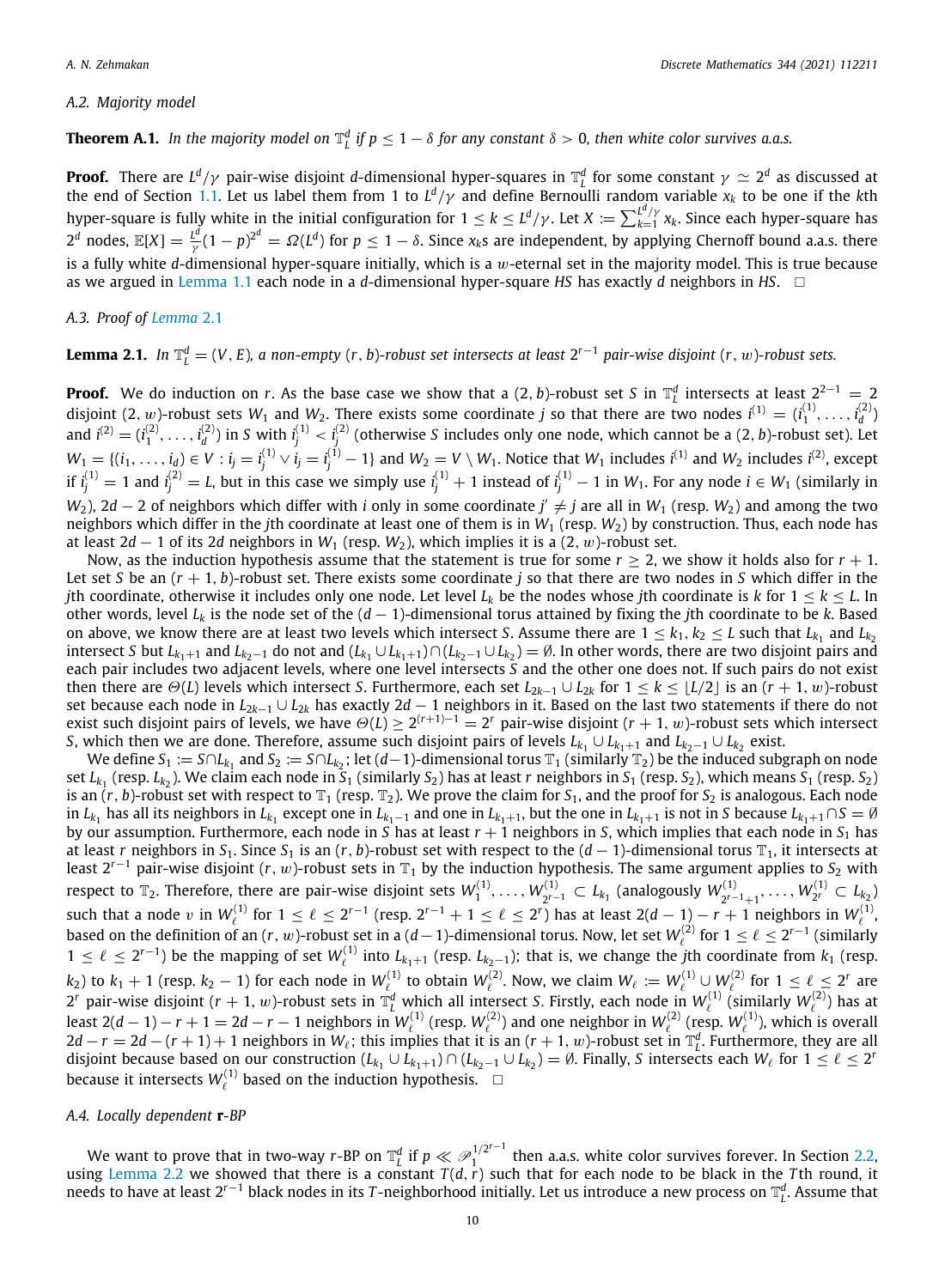the initial configuration is obtained in the following way: first we make each node black independently with probability *p*<sup>1/2r−1</sup>, and then each node will be assigned black color if it has at least 2<sup>r−1</sup> black nodes in its *T*-neighborhood and white otherwise. Starting from such initial configuration, in each round a white node becomes black if it has at least *r* black neighbors and black nodes remain unchanged. We call this process *locally dependent r-BP*. Clearly, if we prove that in locally dependent *r*-BP on  $\mathbb{T}_L^d$  for  $p\ll\mathscr{P}_1$ , a.a.s. white color survives, then we are done due to the monotonicity of two-way *r*-BP. To prove this statement, we rely on the results by Cerf and Manzo [[11](#page-13-16)] who showed that in *r*-BP on  $\mathbb{T}_l^d$ . white color will survive forever a.a.s. if  $p \ll P_1$ . We show that a careful treatment of their proof results in the same statement for locally dependent *r*-BP. Note that the setting of *r*-BP with  $p \ll P_1$  is the same as locally dependent *r*-BP with  $p \ll \mathcal{P}_1$ . Firstly, they follow the same updating rule. Secondly, each node is black initially with probability  $o(\mathcal{P}_1)$ . This is trivial in *r*-BP and it is true in locally dependent *r*-BP since the number of possibilities of choosing 2*<sup>r</sup>*−<sup>1</sup> nodes in the *T*-neighborhood of an arbitrary node in  $\mathbb{T}_L^d$  is bounded by a constant, where we use that *r*, *d*, and *T* are constants. The only difference is that in *r*-BP each node is black independently from all other nodes, but in locally dependent *r*-BP each node is black independently from all nodes which are not in its 2*T* -neighborhood. (Two nodes which are in distance 2*T* or smaller are not independent since their *T* -neighborhood overlaps.)

<span id="page-11-0"></span>**Theorem A.2** (Derived From [[11](#page-13-16)]). In locally dependent r-BP on  $\mathbb{T}_L^d$  white color will survive forever a.a.s. if  $p = o(\mathscr{P}_1)$ .

Cerf and Manzo [\[11\]](#page-13-16) proved the statement of [Theorem](#page-11-0) [A.2](#page-11-0) for *r*-BP. However, basically the same proof with some small changes can be applied to prove [Theorem](#page-11-0) [A.2.](#page-11-0) The main ingredients of their proof are two lemmata, Lemma 5.1 and Lemma 5.2 in their paper. The proof of Lemma 5.2 (originally proved by Aizenman and Lebowitz [[2](#page-13-0)]) and how to combine these two lemmata to prove the final statement is quite straightforward and does not use the independence in the initial configuration. Thus it remains to show that the statement of Lemma 5.2 is also true for locally dependent *r*-BP, which we present in [Lemma](#page-11-1) [A.3](#page-11-1).

For (locally dependent) *r*-BP on the *d*-dimensional torus  $\mathbb{T}_L^d = (V, E)$  and two nodes  $v, u \in V$ , let  $Pr[v \xleftrightarrow{p,r} u \text{ in } \mathbb{T}_L^d]$ be the probability that there is a path between v and *u* along the black nodes in the final configuration. We define  $m_{-}(d, r, p) := \exp^{(r-2)}(\beta(d, r)p^{-\frac{1}{d-r+1}})$ , where  $\exp^{(r)}(x) = \exp(\exp^{(r-1)}(x))$  and  $\exp^{(0)}(x) = x$ .

<span id="page-11-1"></span>**Lemma A.3** (*Derived from Lemma 5.2 in [[11](#page-13-16)]*). *In locally dependent r-BP for*  $3 \le r \le d$ : *there exist*  $\beta(d, r) > 0$ ,  $\gamma(d, r) > 0$ ,  $p(d, r) > 0$  such that  $\forall p < p(d, r)$  and  $\forall m \le m_-(d, r, p)$ , we have  $Pr[v \stackrel{p, r}{\longleftrightarrow} u \text{ in } \mathbb{T}_m^d] \le p^{\gamma ||v-u||_{\infty}}$ , where  $||.||_{\infty}$  denotes the infinity norm and  $v, u$  are two nodes in  $\mathbb{T}^d_m.$ 

Since the proof of Lemma 5.2 in [[11](#page-13-16)] is quite long, we do not reproduce the whole proof here. Instead, we point out how it should be changed in certain parts, where the independence in the initial configuration is used.

Consider (locally dependent) *r*-BP on  $\mathbb{T}_m^d=(V,E)$ , where  $V=\{v_1,\ldots,v_{m^d}\}$ . Define Bernoulli random variable  $x_k$  for  $1 \leq k \leq m^d$  to be 1 if and only if node  $v_k$  is white in the initial configuration. Since a single black node in the initial configuration suffices to make the whole torus black for  $r = 1$ , we have

$$
Pr[v \stackrel{p,1}{\longleftrightarrow} u \text{ in } \mathbb{T}_m^d] = 1 - Pr[\bigwedge_{k=1}^{m^d} x_k = 1].
$$

In *r*-BP, this probability is equal to 1 − (1 − *p*) *m<sup>d</sup>* because each node is white independently with probability 1 − *p*. Since locally dependent *r*-BP does not enjoy the independence in the initial configuration, we cannot apply the same argument. However, we have

$$
Pr[v \stackrel{p,1}{\longleftrightarrow} u \text{ in } \mathbb{T}_m^d] = 1 - Pr[\bigwedge_{k=1}^{m^d} x_k = 1] = 1 - \prod_{k=1}^{m^d} Pr[x_k = 1] \bigwedge_{k'=1}^{k-1} x_{k'} = 1].
$$

We know that the whiteness of different nodes is positively correlated; that is, the probability of a node  $v$  being white in the initial configuration does not decrease if we know that some other nodes are white in the initial configuration. Therefore,  $Pr[x_k = 1 | \bigwedge_{k'=1}^{k-1} x_{k'} = 1] \geq Pr[x_k = 1]$ . Since each node is black initially with probability *p*, we get  $Pr[v \stackrel{p,1}{\longleftrightarrow} u \text{ in } \mathbb{T}_m^d] \le 1 - (1-p)^{m^d}.$  As we will see later, this upper bound is all we need.

Then, they consider the case of  $r = 2$ . They prove that in *r*-BP there exist  $\beta(d, 2) > 0$ ,  $C > 0$  and  $p(d, 2) > 0$  such that  $\forall p< p(d,2)$  and  $\forall m< m_-(d,2,p)$  the probability  $Pr[v\stackrel{p,2}{\longleftrightarrow}u$  in  $\mathbb{T}_m^d]$  is at most  $(\mathcal C\|v-u\|_\infty^{d-1}p)^{\|v-u\|_\infty/2}.$  The idea of the proof is as follows. Consider an integer *m ≤ m*−(*d*, 2, *p*) = *β*(*d*, 2)*p*<sup>− <u>d−</u>1</sup>. Let v be a *d*-dimensional vector; we denote by <u>v</u> its first *d* − 1 coordinates and by  $\overline{v}$  the last one and write  $v = (v, \overline{v})$ . By symmetry, one can assume that  $(v, \overline{v})$  and  $(u, \overline{u})$ are such that  $\overline{u} - \overline{v} = ||(v, \overline{v}) - (\underline{u}, \overline{u})||_{\infty}$ . Consider the *slices* 

$$
T_i := \{ (\underline{v}, \overline{v}) \in \mathbb{T}_m^d : \overline{v} \in \{2i, 2i+1\} \} \text{ for } i \in \mathbb{Z}.
$$

Suppose that there is a path along black nodes from  $v$  to  $u$  in the final configuration. Let  $\mathscr C$  be the maximal connected set of black nodes in the final configuration which include  $v$  and  $u$ . Let  $a$  and  $b$  be the first and the last indices of the slices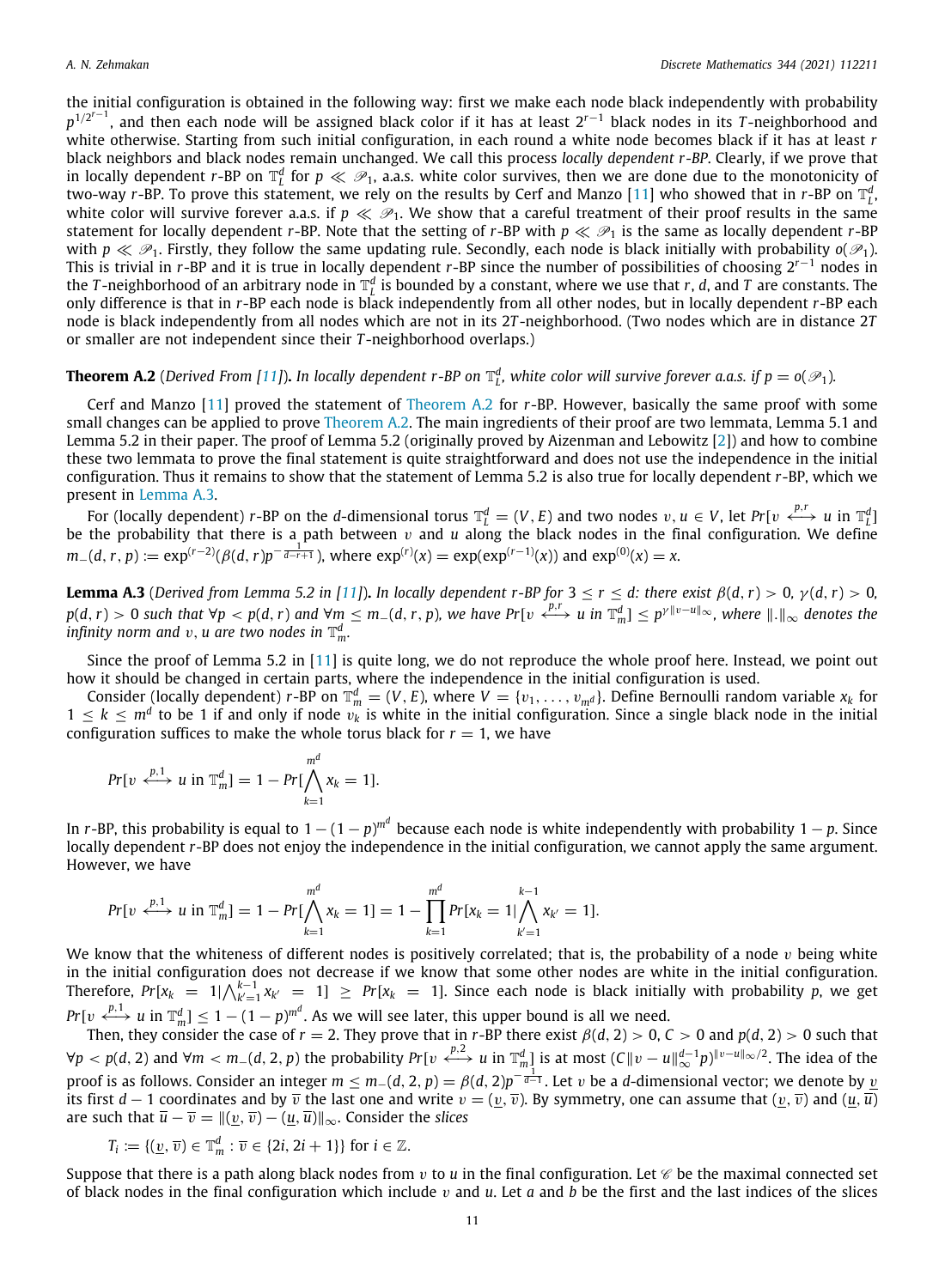intersecting  $\mathscr C.$  In all the slices  $T_i$  for  $i\in[a,b]$  there exists at least one black node  $(\underline{w},\overline{w})$  such that  $\|\underline{v}-\underline{w}\|_\infty\le\|v-u\|_\infty$ The probability of this to happen in one fixed slice in *r*-BP is less than  $1 - (1 - q)^{(2||v - u||_{\infty} + 1)^{d-1}}$  where  $q = 2p - p^2$ . (Here, the estimate is similar to the  $r = 1$  estimate from above.) Furthermore, the slices being independent, one gets

<span id="page-12-1"></span>
$$
Pr[v \stackrel{p,1}{\longleftrightarrow} u \text{ in } \mathbb{T}_m^d] \leq d(1-(1-p)^{2(2||v-u||_{\infty}+1)^{d-1}})^{||v-u||_{\infty}/2} \tag{1}
$$

where the factor *d* comes from the possible directions where ∥v−*u*∥<sup>∞</sup> is realized and we used 1−*q* = 1−2*p*+*p* <sup>2</sup> = (1−*p*) 2 . (Let us mention that the probability *q* is not necessarily equal to 2*p* − *p* 2 in locally dependent *r*-BP, but it is bounded by *p* and 2*p*; we will use this fact later.)

In locally dependent  $r$ -BP by applying our argument from above for  $r = 1$ , we have that the probability that there exists at least one black node  $(w, \overline{w})$  such that  $\| \underline{v} - \underline{w} \|_{\infty} \leq \| v - u \|_{\infty}$  in one fixed slice is less than  $1 - (1 - p)^{2(2\| v - u \|_{\infty} + 1)^{d-1}}$ . In contrast to *r*-BP, locally independent *r*-BP does not enjoy the independence of the slices, but we can consider  $||v-u||_{\infty}/\alpha_1$ slices which are independent for some constant  $\alpha_1 > 0$ . Therefore, in locally dependent *r*-BP, we get

<span id="page-12-2"></span>
$$
Pr[v \xleftrightarrow{p, 1} u \text{ in } \mathbb{T}_m^d] \leq d(1 - (1 - p)^{2(2||v - u||_{\infty} + 1)^{d - 1}})^{||v - u||_{\infty}/\alpha_1}.
$$
\n(2)

Cerf and Manzo show that the right hand side of Eq. ([1\)](#page-12-1) can be upper-bounded by (*C*∥v − *u*∥ *d*−1 <sup>∞</sup> *p*) ∥v−*u*∥∞/2 for some constant  $C > 0$ . Applying basically the same calculations on the right hand side of Eq. ([2\)](#page-12-2) yields a similar upper bound in locally dependent *r*-BP. Using the estimate  $1 - \exp(x) \leq -x$  implies that

$$
Pr[v \stackrel{p,1}{\longleftrightarrow} u \text{ in } \mathbb{T}_m^d] \leq d(-2(2||v-u||_{\infty}+1)^{d-1}\ln(1-p))^{||v-u||_{\infty}/\alpha_1}.
$$

For *p* small,  $ln(1-p) \ge -2p$  and hence we have

$$
Pr[v \stackrel{p,2}{\longleftrightarrow} u \text{ in } \mathbb{T}_m^d] \leq (C \|v - u\|_{\infty}^{d-1} p)^{\|v - u\|_{\infty}/\alpha_1}.
$$

Therefore, in locally dependent *r*-BP we get the same upper bound as *r*-BP except that 2 is replaced by  $\alpha_1$ . We will see that this is all we need to prove our statement.

For  $r \geq 3$ , they apply an induction on the dimension *d* and on the parameter *r*. First, they modify the initial configuration by adding some black nodes and they assume that some nodes become black if they have at least *r* −1 black neighbors instead of *r*. Such assumptions can be made due to the monotonicity of the process. They decompose the event  $\{v \stackrel{p,r}{\longleftrightarrow} u \text{ in } \mathbb{T}_m^d\}$ . This upper-bounds the probability  $Pr[v \stackrel{p,r}{\longleftrightarrow} u \text{ in } \mathbb{T}_m^d]$  by the sum of the probability of some events of the following form: a particular set of slices must be fully black but not the slices in between, and the fully black slices are connected by some paths along black nodes. To compute the probability of such events, they utilize the independence of the slices. In locally dependent *r*-BP the slices are not independent, but we can consider a constant fraction of the slices which must be fully black such that they are independent, i.e., they are in distance at least 2*T* from each other. This is still problematic since for three selected slices  $T_i$ ,  $T_{i'}$ , and  $T_{i''}$  the event that there is a black path connecting  $T_i$  to  $T_{i'}$  and the event that there is a black path connecting  $T_{i'}$  and  $T_{i''}$  are not independent. To deal with this issue, we only consider the events for the connecting black paths one by one. This changes the exponent of our desired probability by a constant factor, similar to the case of  $r = 2$ . By following their calculations, one can see that the effect of these constant factors appears in the choice of constant  $\gamma$  in the statement of [Lemma](#page-11-1) [A.3](#page-11-1). That is, the inequality  $Pr[v \stackrel{p,r}{\longleftrightarrow} u$  in  $\mathbb{T}_m^d] \leq p^{\gamma ||v-u||_{\infty}}$ holds for a smaller value of  $\gamma$ .

Due to several lengthy calculations, we do not reproduce the whole proof. Basically, there are two small changes which one has to do to make the proof work for the locally dependent variant.

- Firstly, at the end of page 80 they apply the result for  $r = 2$  which we discussed above, see Eq. ([1](#page-12-1)). By some simplifications, they reach an upper bound of form  $\mathit{C}_2$ q, where  $\mathit{C}_2>0$  is a constant and  $q=p^2-2p.$  By applying Eq.  $(2)$  $(2)$  instead of Eq.  $(1)$  $(1)$  and using the fact that *q* is in the same magnitude as *p*, we get an upper bound of form *C* ′ 2 *p*. (One needs to split the sum at the end of page 80 from an integer larger than 9.)
- As we discussed above, to get rid of the dependency among the slices, we choose a constant fraction of them. Therefore, in the calculations at the end of page 81, instead of *k* we have  $k/\alpha_2$  for some constant  $\alpha_2 > 0$ .

Both aforementioned constant factors can be hidden in constant  $\gamma$  in the last line of calculations in page 81.

# *A.5. Proof of [Lemma](#page-8-1)* [2.5](#page-8-1)

<span id="page-12-0"></span>[Lemma](#page-8-1) [2.5](#page-8-1) In two-way r-BP on  $\mathbb{T}_l^d$ , if an r-dimensional hyper-square has occupied neighbor in at least r distinct dimensions, *it becomes occupied in t*′ *rounds for some even constant t*′ *.*

**Proof.** Let us first set up some definitions. For an *r*-dimensional hyper-square *HS* starting from  $i = (i_1, \ldots, i_d)$ , the set of nodes in *HS* whose *j*th coordinate is equal to *i<sup>j</sup>* (similarly *i<sup>j</sup>* + 1) induce an (*r* − 1)-dimensional hyper-square, which is called a *face* of *HS*; specifically the  $(r - 1)$ -dimensional hyper-squares attained by fixing the *r*th coordinate to be  $i_r$ and *i<sup>r</sup>* + 1 are respectively called the *upper face* and *lower face*. Furthermore, the two outer neighbors of *HS* in the *j*th coordinate, where by definition *j* is among the last *d* − *r* coordinates, are simply attained by increasing or decreasing the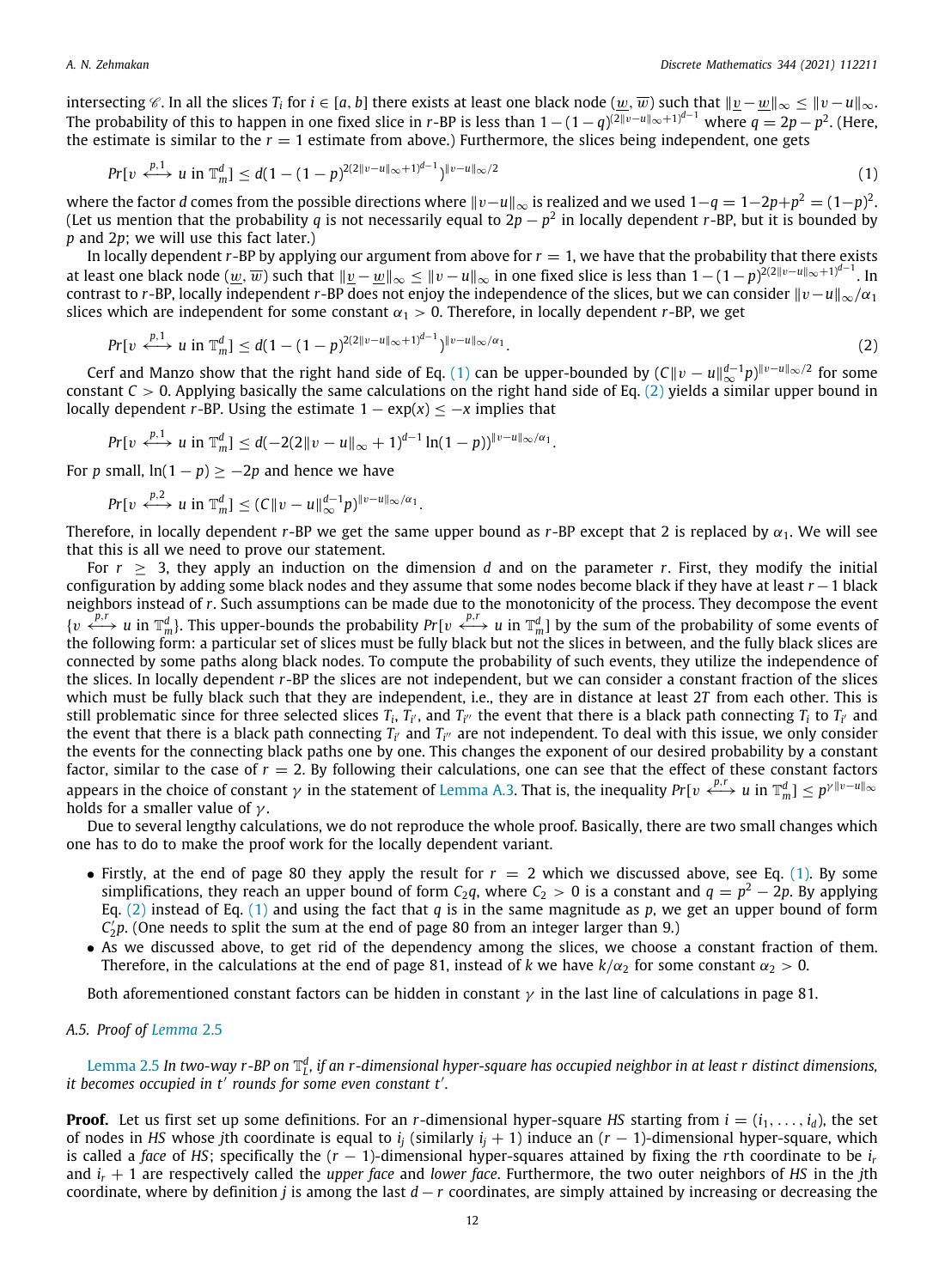*j*th coordinate of all nodes in *HS* by one. This implies that if the even-part (odd-part) of one of the outer neighbors of *HS*, say *HS*′ , is black in some configuration, then each node in the even-part (resp. odd-part) of *HS* has a black neighbor in *HS*′ in that configuration. In other words, if *HS*′ is occupied, then the upper face (similarly lower face) of *HS* has an occupied neighbor in the *j*th dimension. Similarly, if an inner neighbor of *HS* in the *j*th dimension for  $1 \leq j \leq r$ , say *HS''*, is occupied, then the upper face of *HS* (similarly lower face) has one occupied neighbor, namely the upper face (resp. lower face) of *HS''*. However, this is not the case for  $j = r$ . One of the inner neighbors in the *r*th dimension has its upper face adjacent to the lower face of *HS* (which implies if this neighbor is occupied, then the lower face of *HS* has an occupied neighbor in the *r*th dimension) and the other one has its lower face adjacent to the upper face of *HS* (which provides an occupied neighbor in the *r*th dimension for the upper face of *HS* if it is occupied).

We prove our claim by induction on  $r$ . As the base case, we prove that for  $r = 2$  the statement is correct. Recall that we look at only the even rounds, otherwise we mention explicitly. Now, let *HS* be a two-dimensional hyper-square starting from node *i* with even parity (the odd case is analogous), then to become occupied it needs its even-part to become fully black. We want to show if HS has occupied neighbors in two distinct dimensions in some configuration  $c_t$ , it will be occupied in  $c_{t+t'}$  for some even constant  $t'$ . It has 4 inner neighbors and 2d  $-$  4 outer neighbors. If two of the outer neighbors are occupied in C*<sup>t</sup>* , their odd-part must be black because their parity is different with *HS*. Thus, each node in the odd-part of *HS* has two black neighbors, which implies that the odd-part becomes fully black in  $C_{t+1}$  and thus the even-part becomes black in C*t*+2, i.e., *HS* is occupied. For the case that *HS* has two occupied inner neighbors or one inner and one outer neighbor, see [Fig.](#page-8-2) [4](#page-8-2).

Assume as the induction hypothesis that the claim is correct for  $r - 1 \geq 2$ , we prove it is true also for *r*. Suppose that the *r*-dimensional hyper-square *HS* starting from *i* has occupied neighbors in *r* distinct dimensions in some configuration C*t* . Furthermore, assume the parity of *HS* is even (the odd case is handled analogously). The lower face or upper face of *HS* must have *r* occupied neighbors as we discussed above; let it be the lower face. We claim one of the neighbors provides for each node in the even-part (similarly each node in the odd-part) of the lower face in every odd round (resp. even round) a black neighbor. To show that let us distinguish two cases. If one of the neighbors of *HS* is outer, say the hyper-square *HS'*, then the lower face of *HS'*, which is a neighbor of the lower face of *HS*, satisfies our requirement. If there is no outer neighbor, then *HS* has at least one occupied neighbor in each of the first *r* dimensions. The neighbor in the *r*th dimension which has its upper face adjacent to the lower face of *HS* must be occupied (we assumed the lower face has *r* occupied neighbors), which is then our required neighbor. Note that to occupy the lower face only making even nodes (the nodes in the even-part) black in even rounds or odd nodes (the nodes in the odd-part) black in odd rounds help because if for example the odd-part of the lower face is fully black in an even round, it does not have any impact on its occupation. By applying the induction hypothesis and the fact that one of the neighbors provides for each even node (similarly odd node) in each odd round (resp. even round) a black neighbor, we can conclude that the lower face must become occupied in a constant and even number of rounds. This is true because the remaining *r* −1 neighbors must make the lower face occupied under two-way (*r* − 1)-BP and the extra neighbor needed by *r*-BP is always provided. Now, we can apply the same argument on the upper face by setting the lower face as the neighbor which provides for each even node (similarly odd node) in the upper face in each even round (resp. odd round) a black neighbor.  $\Box$ 

#### **References**

- <span id="page-13-13"></span>[1] [J. Adler, A. Aharony, Diffusion percolation. i. infinite time limit and bootstrap percolation, J. Phys. A: Math. Gen. 21 \(6\) \(1988\) 1387.](http://refhub.elsevier.com/S0012-365X(20)30397-6/sb1)
- <span id="page-13-0"></span>[2] [M. Aizenman, J.L. Lebowitz, Metastability effects in bootstrap percolation, J. Phys. A: Math. Gen. 21 \(19\) \(1988\) 3801.](http://refhub.elsevier.com/S0012-365X(20)30397-6/sb2)
- <span id="page-13-3"></span>[3] [P. Balister, B. Bollobás, J.R. Johnson, M. Walters, Random majority percolation, Random Structures Algorithms 36 \(3\) \(2010\) 315–340.](http://refhub.elsevier.com/S0012-365X(20)30397-6/sb3)
- <span id="page-13-22"></span>[4] [P. Balister, B. Bollobás, P. Smith, The time of bootstrap percolation in two dimensions, Probab. Theory Related Fields 166 \(1–2\) \(2016\) 321–364.](http://refhub.elsevier.com/S0012-365X(20)30397-6/sb4)
- <span id="page-13-8"></span>[5] [J. Balogh, B. Bollobás, Bootstrap percolation on the hypercube, Probab. Theory Related Fields 134 \(4\) \(2006\) 624–648.](http://refhub.elsevier.com/S0012-365X(20)30397-6/sb5)
- <span id="page-13-5"></span>[6] [J. Balogh, B. Bollobás, H. Duminil-Copin, R. Morris, The sharp threshold for bootstrap percolation in all dimensions, Trans. Amer. Math. Soc.](http://refhub.elsevier.com/S0012-365X(20)30397-6/sb6) [364 \(5\) \(2012\) 2667–2701.](http://refhub.elsevier.com/S0012-365X(20)30397-6/sb6)
- <span id="page-13-17"></span>[7] [J. Balogh, B. Bollobás, R. Morris, Bootstrap percolation in three dimensions, Ann. Probab. \(2009\) 1329–1380.](http://refhub.elsevier.com/S0012-365X(20)30397-6/sb7)
- <span id="page-13-21"></span>[8] [J. Balogh, G. Pete, Random disease on the square grid, Random Structures Algorithms 13 \(3–4\) \(1998\) 409–422.](http://refhub.elsevier.com/S0012-365X(20)30397-6/sb8)
- <span id="page-13-11"></span>[9] [J. Balogh, B.G. Pittel, Bootstrap percolation on the random regular graph, Random Structures Algorithms 30 \(1–2\) \(2007\) 257–286.](http://refhub.elsevier.com/S0012-365X(20)30397-6/sb9)
- <span id="page-13-15"></span>[10] [R. Cerf, E.N. Cirillo, Finite size scaling in three-dimensional bootstrap percolation, Ann. Probab. \(1999\) 1837–1850.](http://refhub.elsevier.com/S0012-365X(20)30397-6/sb10)
- <span id="page-13-16"></span>[11] [R. Cerf, F. Manzo, The threshold regime of finite volume bootstrap percolation, Stochastic Process. Appl. 101 \(1\) \(2002\) 69–82.](http://refhub.elsevier.com/S0012-365X(20)30397-6/sb11)
- <span id="page-13-9"></span>[12] [C.-L. Chang, Y.-D. Lyuu, Bounding the sizes of dynamic monopolies and convergent sets for threshold-based cascades, Theoret. Comput. Sci.](http://refhub.elsevier.com/S0012-365X(20)30397-6/sb12) [468 \(2013\) 37–49.](http://refhub.elsevier.com/S0012-365X(20)30397-6/sb12)
- <span id="page-13-20"></span>[13] [T. Coker, K. Gunderson, A sharp threshold for a modified bootstrap percolation with recovery, J. Stat. Phys. 157 \(3\) \(2014\) 531–570.](http://refhub.elsevier.com/S0012-365X(20)30397-6/sb13)
- <span id="page-13-19"></span>[14] [D.P. Dubhashi, A. Panconesi, Concentration of Measure for the Analysis of Randomized Algorithms, Cambridge University Press, 2009.](http://refhub.elsevier.com/S0012-365X(20)30397-6/sb14)
- <span id="page-13-10"></span>[15] [U. Feige, M. Krivelevich, D. Reichman, et al., Contagious sets in random graphs, Ann. Appl. Probab. 27 \(5\) \(2017\) 2675–2697.](http://refhub.elsevier.com/S0012-365X(20)30397-6/sb15)
- <span id="page-13-1"></span>[16] [P. Flocchini, E. Lodi, F. Luccio, L. Pagli, N. Ro, Dynamic monopolies in tori, Discrete Appl. Math. 137 \(2\) \(2004\) 197–212.](http://refhub.elsevier.com/S0012-365X(20)30397-6/sb16)
- <span id="page-13-7"></span>[17] [F. Fogelman, E. Goles, G. Weisbuch, Transient length in sequential iteration of threshold functions, Discrete Appl. Math. 6 \(1\) \(1983\) 95–98.](http://refhub.elsevier.com/S0012-365X(20)30397-6/sb17)
- <span id="page-13-2"></span>[18] [S. Frischknecht, B. Keller, R. Wattenhofer, Convergence in \(social\) influence networks, in: International Symposium on Distributed Computing,](http://refhub.elsevier.com/S0012-365X(20)30397-6/sb18) [Springer, 2013, pp. 433–446.](http://refhub.elsevier.com/S0012-365X(20)30397-6/sb18)
- <span id="page-13-14"></span>[19] [J.P. Garrahan, P. Sollich, C. Toninelli, Kinetically constrained models, in: Dynamical Heterogeneities in Glasses, Colloids, and Granular Media,](http://refhub.elsevier.com/S0012-365X(20)30397-6/sb19) [Vol. 150, 2011, pp. 111–137.](http://refhub.elsevier.com/S0012-365X(20)30397-6/sb19)
- <span id="page-13-18"></span>[20] B. Gärtner, A.N. Zehmakan, (Biased) majority rule cellular automata, 2017, arXiv preprint [arXiv:1711.10920.](http://arxiv.org/abs/1711.10920)
- <span id="page-13-12"></span>[21] [B. Gärtner, A.N. Zehmakan, Majority model on random regular graphs, in: Latin American Symposium on Theoretical Informatics, 2018,](http://refhub.elsevier.com/S0012-365X(20)30397-6/sb21) [pp. 572–583.](http://refhub.elsevier.com/S0012-365X(20)30397-6/sb21)
- <span id="page-13-4"></span>[22] [B. Gärtner, A. N Zehmakan, Threshold behavior of democratic opinion dynamics, J. Statist. Phys. \(2020\) 1–25.](http://refhub.elsevier.com/S0012-365X(20)30397-6/sb22)
- <span id="page-13-6"></span>[23] [E. Goles, J. Olivos, Periodic behaviour of generalized threshold functions, Discrete Math. 30 \(2\) \(1980\) 187–189.](http://refhub.elsevier.com/S0012-365X(20)30397-6/sb23)